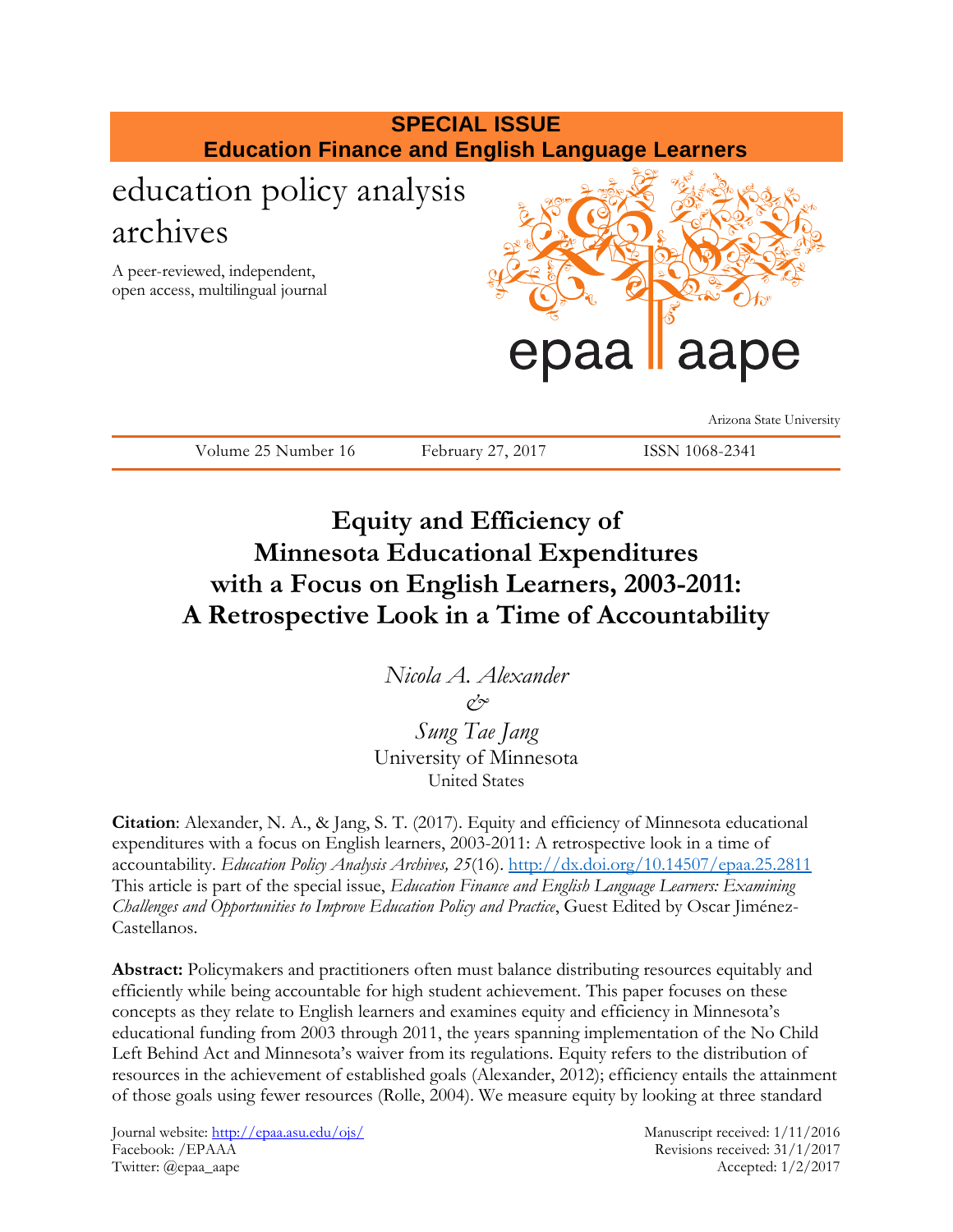distribution measures: (1) McCloone Index; (2) Verstegen Index; and (3) Coefficient of Variation (Odden & Picus, 2008). We operationalize efficiency using data envelope analysis, thus getting at aspects of technical efficiency. We found that distribution of expenditures are increasingly uneven in the nine-year period examined. This inequality was largely driven by low-spending districts falling farther behind the median. Moreover, despite specific guidelines in its school finance formula that awarded additional resources for English learner populations, districts with higher portions of English learners have lower total and instructional expenditures per pupil, not higher. If more dollars are not available for EL programming, then doing more with less becomes paramount. Nevertheless, the efficiency of resource use was relatively constant over the years examined with efficiency in the use of education resources similar for English learners as it was for the population overall.

**Keywords**: English learners; efficiency; equity; school finance

**Equidad y eficiencia de los gastos educativos de Minnesota con énfasis en los estudiantes de inglés, 2003-2011: Una mirada retrospectiva en un momento de rendición de cuentas Resumen:** Los responsables de la formulación de políticas y los profesionales equilibran la distribución de los recursos de manera equitativa y eficiente, al mismo tiempo que son responsables del alto rendimiento estudiantil. Este artículo se centra en estos conceptos, ya que se relacionan con los estudiantes de inglés y examina la equidad y la eficiencia en el financiamiento educativo de Minnesota de 2003 a 2011, los años que abarca la implementación de la ley No Child Left Behind. Equidad se refiere a la distribución de los recursos en el logro de los objetivos establecidos (Alexander, 2012); La eficiencia implica el logro de esos objetivos utilizando menos recursos (Rolle, 2004). Medimos la equidad examinando tres medidas de distribución estándar: (1) Índice de McCloone; (2) Índice de Verstegen; Y (3) Coeficiente de Variación (Odden & Picus, 2008). Operacionalizamos la eficiencia utilizando el análisis de los datos, obteniendo así aspectos de la eficiencia técnica. Encontramos que la distribución de los gastos es cada vez más desigual en el período de nueve años examinado. Esta desigualdad se debió en gran medida a que los distritos de escasos gastos se situaron más lejos de la mediana. Además, a pesar de los lineamientos específicos en su fórmula de financiamiento escolar que otorgó recursos adicionales para las poblaciones aprendices de inglés, los distritos con mayores porciones de estudiantes de inglés tienen menores gastos totales y de instrucción por alumno, no mayores. Si no hay más dólares disponibles para la programación EL, entonces hacer más con menos se convierte en primordial. Sin embargo, la eficiencia del uso de recursos fue relativamente constante a lo largo de los años examinados con eficiencia en el uso de recursos educativos similares para los estudiantes de inglés como lo fue para la población en general.

**Keywords:** estudiantes de inglés; eficiencia; equidad; finanzas escolares

**Equidade e eficiência das despesas de educação Minnesota com ênfase em estudantes de inglês, 2003-2011: Um olhar para trás em um momento de prestação de contas Resumo:** Os fabricantes de formuladores de políticas e profissionais equilibrar a distribuição dos recursos de forma equitativa e eficiente, enquanto eles são responsáveis pela alta desempenho do aluno. Este artigo incide sobre estes conceitos como eles se relacionam com estudantes de inglês e examina equidade e eficiência no financiamento da educação de Minnesota 2003-2011, os anos abrangidos pela implementação do No Child Left Behind. Equidade se refere à distribuição de recursos para a realização dos objectivos fixados (Alexander, 2012); Eficiência envolve a realização destes objectivos, utilizando menos recursos (Rolle, 2004). Medimos a equidade examinando três medidas de distribuição padrão: (1) Índice de McCloone; (2) Índice de Verstegen; E (3) Coeficiente de Variação (Odden & Picus, 2008).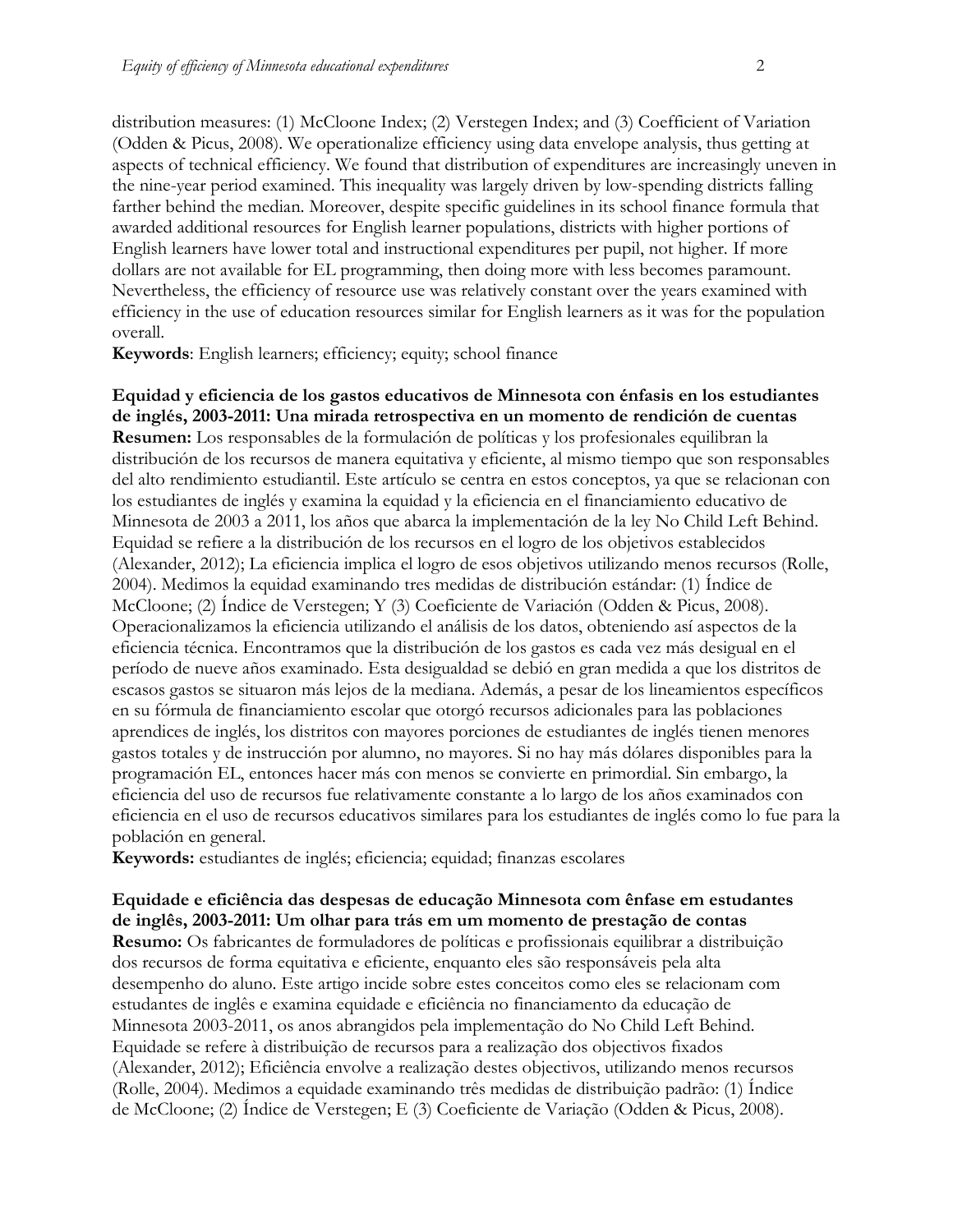Nós operacionalizado eficiência usando a análise de dados, assim, a obtenção de aspectos de eficiência técnica. Descobrimos que a distribuição dos custos é cada vez mais desigual no período de nove anos examinados. Esta desigualdade é em grande parte devido a maus despesas distritos ficou mais longe da mediana. Além disso, apesar de orientações específicas em sua fórmula de financiamento escola que oferece recursos adicionais para Inglês aprendizes cidades, distritos com maiores porções de estudantes de inglês têm total mais baixo e as despesas de instrução por aluno, não mais. Se não houver mais dólares disponíveis para El programação, em seguida, fazer mais com menos torna-se primordial. No entanto, a eficiência da utilização dos recursos foi relativamente constante ao longo dos anos analisados com eficiência recursos educacionais semelhantes para os alunos de Inglês como foi para a população em geral.

**Palavras-chave:** estudantes de inglês; eficiência; equidade; finance escola

Minnesota's student population is increasingly diverse. For example, in 2003, the ethnic makeup of the state was 81% white, 7% black, 4% Latino, 5% Asian/Pacific Islander, and 2% Native Americans. By 2011, its student population was 74% white, 9% black, 7% Latino, 6% Asian/Pacific Islander, and 2% Native Americans (National Center for Education Statistics [NCES], 2016a). The percentage of students identified as needing special education remained constant at 15% over that time period, but the percentage of students eligible for federally subsidized lunch prices rose greatly from 27% in 2003 to 40% in 2011. The distribution of non-white, English learners (EL), and poor students remained uneven, where most non-white, EL, and poor children were served in urban districts. Those years of increasing diversity were also marked by a change in the way that the federal government framed accountability, where states had to document how different student groups were doing on state standardized tests. Given the intersection of these forces, this paper takes a retrospective look at accountability in Minnesota, through the prism of its educational funding. We focus this discussion on English learners, the fastest growing sub-population of students in Minnesota since passage of the No Child Left Behind Act.

The number of Minnesotan students classified as English learners (EL) has expanded rapidly over the last decade. In 2003, there were 51,275 students classified as EL; by 2011, that number grew to 63,608. This accounted for an overall growth of 24.1%, and the percentage of EL served by schools grew from 6.1% in 2003 to 7.7% in 2011 (NCES, 2016a) to 8.3% in 2016 (Minnesota Department of Education [MDE], 2014; Minnesota Education Equity Partnership, 2016). Accompanying high growth in EL enrollment numbers were large gaps in performance between EL and their non-EL peers. For example, in 2011, 25.8% of EL students were considered proficient or advanced on the Minnesota Comprehensive Assessments (MCA) III mathematics test, the statewide standardized exam, compared to 56.0% when all students were considered. This gap of 30.2 percentage points is quite substantial. Similarly, on the 2011 MCA III Reading test, only 37.6% of EL students scored at or above proficiency compared to 74.0% of all Minnesotan students, resulting in an even wider gap of 36.4 percentage points.

The accountability stage set by the No Child Left Behind Act (NCLB) helped to make these gaps in student achievement explicit and of particular concern to Minnesota educators and policymakers (Post, 2012). For example, Minnesota began using English-language-proficiency tests as substitutes for regular reading tests for some EL in response to the 2002 enactment of the NCLB but has since dropped that practice (Education Week, 2007). Various districts in the state have implemented innovative newcomer programs to support newly arrived EL (Post, 2012). Educators can look to the Voices in Urban Education (VUE) report published by the Annenberg Institute for School Reform (2013) for an excellent description and review of innovative pedagogical practices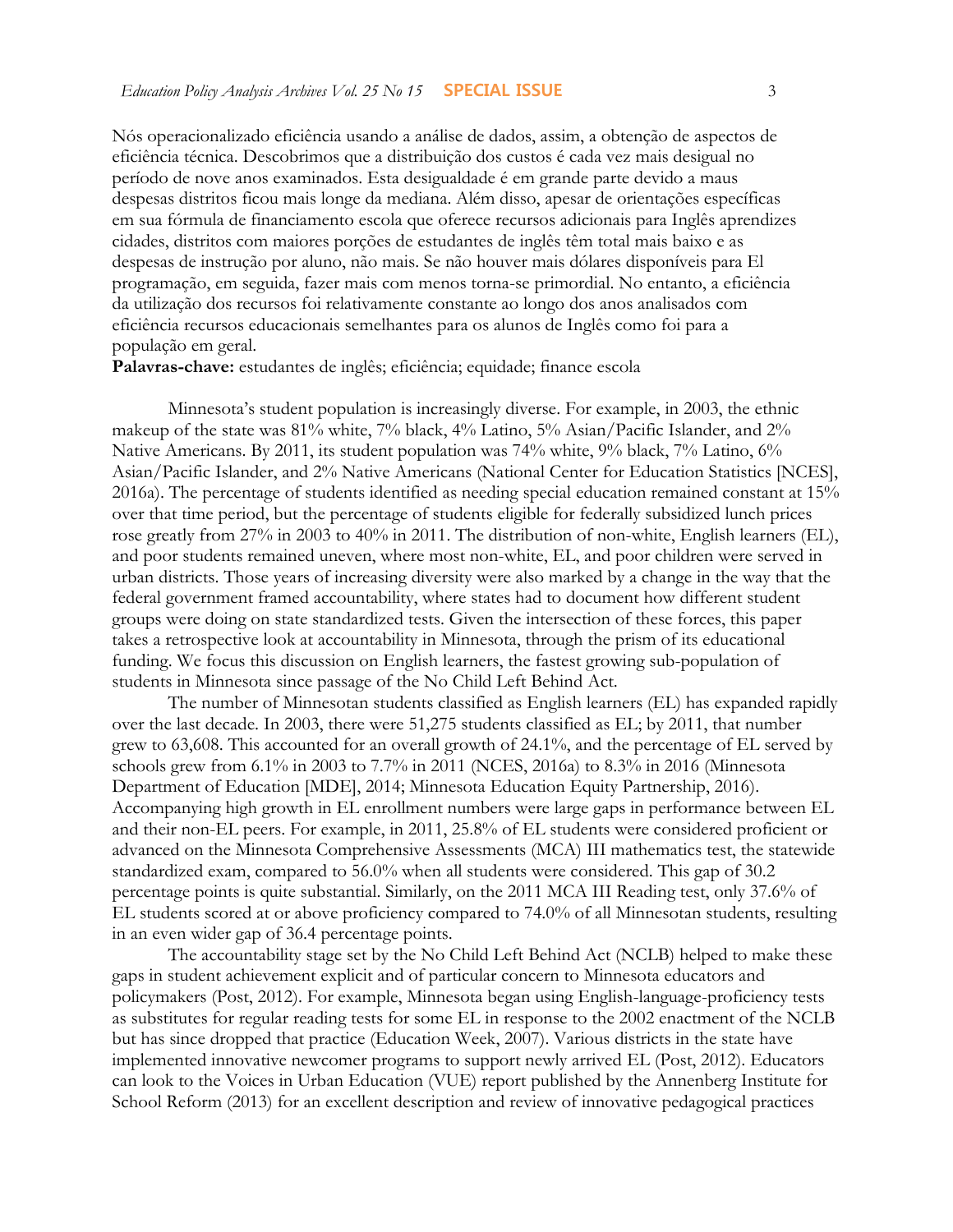aimed at improving student achievement among  $EL<sup>1</sup>$ . Our objective is to add to that discourse by exploring the equity and efficiency of funding targeted at English learners.

This paper examines Minnesota school funding from 2003 through 2011, paying particular attention to the distribution and allocation of funding for EL. We chose that time period for three reasons. First, it encompasses the time after passage of the 2002 enactment of the NCLB, which required states to disaggregate student achievement to show the performance of specific student populations, including EL. Second, that era represents a decade since the 1993 ruling in *Skeen v. State of Minnesota*, where the Minnesota Supreme Court reversed an earlier trial court decision and held the state's school finance system constitutionally permissible. The ruling "stemmed from a lawsuit filed in 1988 by 52 outer ring suburban and rural school districts representing 25 percent of the state's K-12 enrollment. The suit claimed that Minnesota's school finance system was unconstitutional because the finance system was not uniform and school districts received disparate amounts of government aid" (Strom, 2016, p. 3). Third, by 2011, Minnesota requested and received a waiver from the requirements of the NCLB; the changes in the accountability system prompted by the waiver would be implemented in the 2012-2013 school year. Thus, examining funding patterns from 2003 through 2011 can provide a useful perspective from which to view efficiency and equity of school funding in Minnesota, especially for English learners, under a NCLB accountability regime.

To address accountability, policymakers and practitioners often shape funding decisions based on having fair distributions of public resources and efficient use of those resources. The first criterion speaks to equity and focuses on the equitable distribution of resources and the latter construct, efficiency, focuses on productivity and returns on investment. Working definitions of equity and efficiency are multifaceted and complex. We conceptualized equity both in terms of equal distributions (horizontal equity) and purposeful variations (vertical equity), where resources are unevenly distributed to reflect the educational objectives of the state (Alexander 2012). We conceptualized efficiency as the attainment of established goals using fewer resources (Rolle 2004).

We intellectualize efficiency broadly and focus on efficiency from two different perspectives and levels of analysis. First, we take a longitudinal perspective focusing on the use of state resources in a state's performance over time to explore if there have been changes in the efficient use of resources over the years examined. Second, we adopt a cross-sectional perspective focusing on the use of district resources in a specific time (i.e., 2010-2011 school year, the most recent year of the study). The latter approach is similar to the analysis employed by Houck, Rolle, and He (2010), Banker, Janakiraman, and Natarajan (2004), and Anderson, Walberg, and Weinstein (1998). The emphasis is therefore more on the overall performance of school districts in any given year rather than on the specific resources used in each district. This differs from typical education production function scholarship (e.g., Hanushek, 2003; Hedges, Laine, & Greenwald, 1994) which focus on the question of effectiveness and the general efficiency of specific resources and policy strategies. Three questions guide this analysis:

- 1) When considering educational expenditures per pupil from 2003 to 2011, how equitable is the distribution of spending across districts in Minnesota? Are expenditures associated with populations of EL?
- 2) When considering educational expenditures per pupil from 2003 to 2011, has the state become more or less efficient in its overall resource use since 2003? Is there a similar pattern when considering EL?
- 3) When considering educational expenditures per pupil from 2003 to 2011, what is the

 $\overline{a}$ 

<sup>1</sup> Annenberg Institute for School Reform (2010). *English language learners: Shifting to an asset-based paradigm*. Providence, RI: Brown University. Retrieved from <http://vue.annenberginstitute.org/sites/default/files/issues/VUE37.pdf>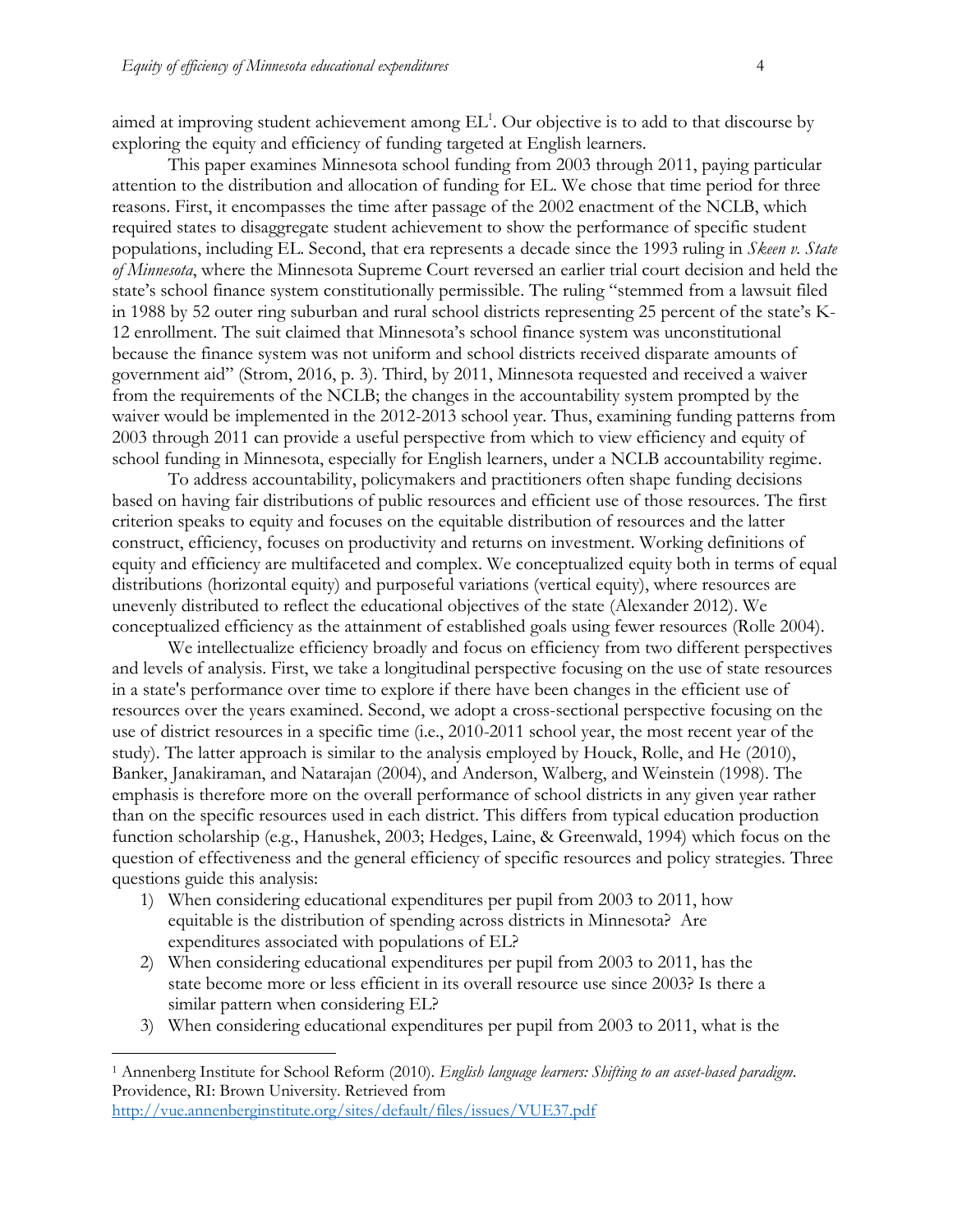relationship between the equity of distribution and the efficient use of resources over time? Is the pattern similar when we focus on EL?

The remainder of the paper is divided into five sections. Section 1 describes Minnesota's education context with a special focus on EL. Section 2 describes the state funding formula. Section 3 offers salient conceptualizations and measures of equity in school finance and continues with a similar treatise regarding efficiency. Section 4 discusses the data and methodology used in this study. Section 5 presents the results of the fiscal analyses. The paper closes with an explicit discussion on policy implications.

# **English Learners in Minnesota**

Minnesota has a fabled education system where all its "children are above average" (Keillor, 1990). The reality is less sublime. While the state persistently ranks in the top 10 in overall student performance, nonwhite, language learners, and poor students continue to do less well than their more privileged peers (NCES, 2016a). In school year 2011, Minnesota comprised 337 districts, 1,969 public schools, and 824,333 students. In 2011, Minnesota spent just below the national average on per-pupil expenditures (\$10,674 vs. \$11,138). Most of that funding (65.8%) was devoted to instruction and instructional support costs.

All EL are required to take Minnesota Comprehensive Assessments (MCA) as well as the state English language proficiency assessment. Minnesota lawmakers define English learners as "a pupil in kindergarten through grade 12 who meets the following requirements (2015 Minnesota Statutes 124D.59, Subdivision 2):

the pupil, as declared by a parent or guardian (on the Home Language Questionnaire), first learned a language other than English, comes from a home where the language usually spoken is other than English, or usually speaks a language other than English; and the pupil is determined by a valid assessment measuring the pupil's English language proficiency and by developmentally appropriate measures, which might include observations, teacher judgment, parent recommendations, or developmentally appropriate assessment instruments, to lack the necessary English skills to participate fully in academic classes taught in English. (MDE, 2016, p. 2)

The U.S. Department of Education notes that students considered English learners should participate in appropriate programs of language assistance, including "English as a Second Language, High Intensity Language Training, and bilingual education, to help ensure that they attain English proficiency, develop high levels of academic attainment in English, and meet the same academic content and academic achievement standards that all students are expected to meet" (NCES, 2016b). Provision of these supplemental activities require additional resources either from state, local, or federal jurisdictions.

#### **State and District Enrollment Patterns among English Learners**

Growth in overall student population declined slightly from 2003 through 2011, falling from 836,854 students to 823,235, a decline of 1.6% over that time period. There was a concomitant, albeit uneven, rise in the number of EL, which increased from 51,275 in 2003 to 63,608 in 2011, an increase of 24.1%. Nevertheless, almost half (47%) of Minnesota's 337 districts in FY 2011 had no students classified as EL. An analysis of 85% of the districts statewide showed wide disparities in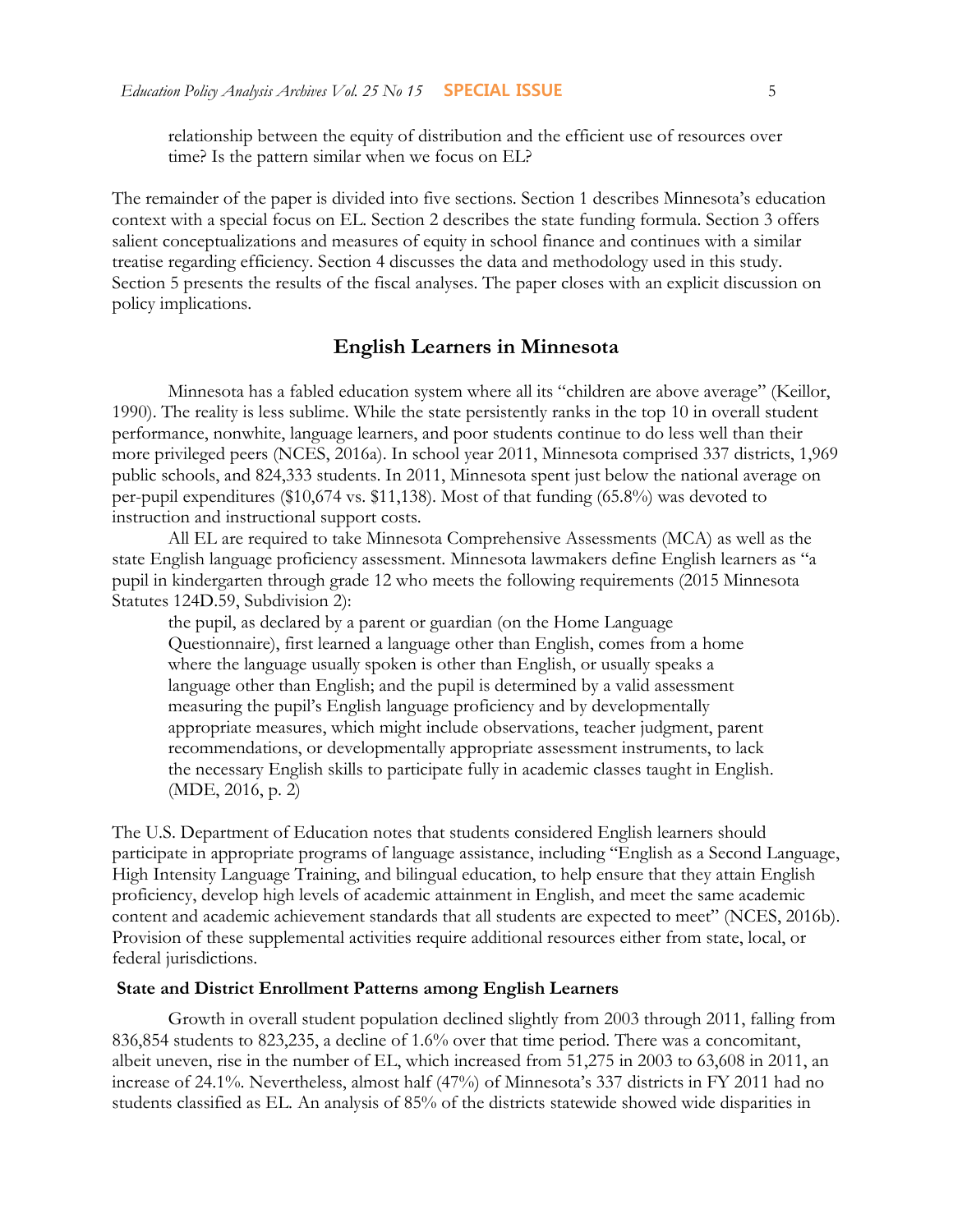concentrations of EL that have persisted. In 2003, the coefficient of variation was 2.32 (*M* = 2.38, *SD* = 5.53); in 2011, the coefficient of variation was 1.92 (*M* = 2.87, *SD* = 5.50).<sup>2</sup>

Over the years examined, the number of EL significantly increased in 124 districts, and the growth of EL from 2003 to 2011 was primarily concentrated in urban or suburban areas. These communities saw a 2,451 increase in their number of EL, from 40,433 in 2003 to 42,884 in 2011, reflecting a 6% increase. For example, St. Paul has more EL than any other school district with more than 13,000 EL enrolled in St. Paul public schools in 2012 (NCES, 2016a). They represent more than 131 languages. Similarly, Minneapolis had the second highest rate of ELs, with almost 8,000 EL students in 2012. To give you a sense of how different these two districts are from the state, in 2016, the percentage of EL in the state was 8.3%. The comparative EL rate for St. Paul and Minneapolis was 34.5% and 24.3%, respectively. It is in this context that St. Paul and Minneapolis have consistently had among the largest achievement gaps among student groups in the state.

Non-metropolitan communities had an overall increase of 982 in their number of English learners, from 6,010 in 2003 to 6,992 in 2011, reflecting a 16 % increase. While most of the state's English learners were in Minneapolis and St. Paul, suburbs of the Twin Cities and communities in rural Minnesota have also seen much of the growth in the number of students who are new to the language (Post, 2012).

Most of the growth of EL in Minnesota is attributable to increasing numbers of refugees from other countries, including Somalia, Burma, and Iraq as well as migrant children (MDE, 2016). It is worth noting that English learners tend to be concentrated in high-poverty districts (i.e., districts having more than 50% of students eligible for lunch subsidies). From 2003 to 2011, the growth of EL student populations in poorer school communities were 27 percentage-points higher than that for more affluent districts (32% v. 5%).

# **Minnesota School Finance System**

State officials typically create finance policy to modify existing discrepancies in the school system. They rely on a "set of formulas and rules for using publicly collected revenues to pay for K-12 education" (Berne & Stiefel, 1999, p. 9). Minnesota's state constitution contains explicit language on education and charges the legislature with providing funding for its schools. It reads:

The stability of a republican form of government depending mainly upon the intelligence of the people, it is the duty of the legislature to establish a general and uniform system of public schools. The legislature shall make such provisions by taxation or otherwise as will secure a thorough and efficient system of public schools throughout the state. (Minn. Const., art. XIII,  $\langle 1 \rangle$ 

The financing of elementary and secondary education in Minnesota comes through a combination of state-collected taxes (primarily income and sales) and locally collected property taxes. The equalization of this financing may vary with the fiscal capacity of the school district, students served, or programs offered.

## **Fiscal Capacity**

 $\overline{a}$ 

Minnesota measures fiscal capacity among its districts based on the taxable market value of

<sup>&</sup>lt;sup>2</sup> While the range in coefficients of variation (CV) is typically between 0 and 1 or 0% to 100%, studies have shown that when wide disparities exist where there are many communities that have none of the value being measured and others with high portions, CV values can exceed the typical range. See, for example, Abdi (2010).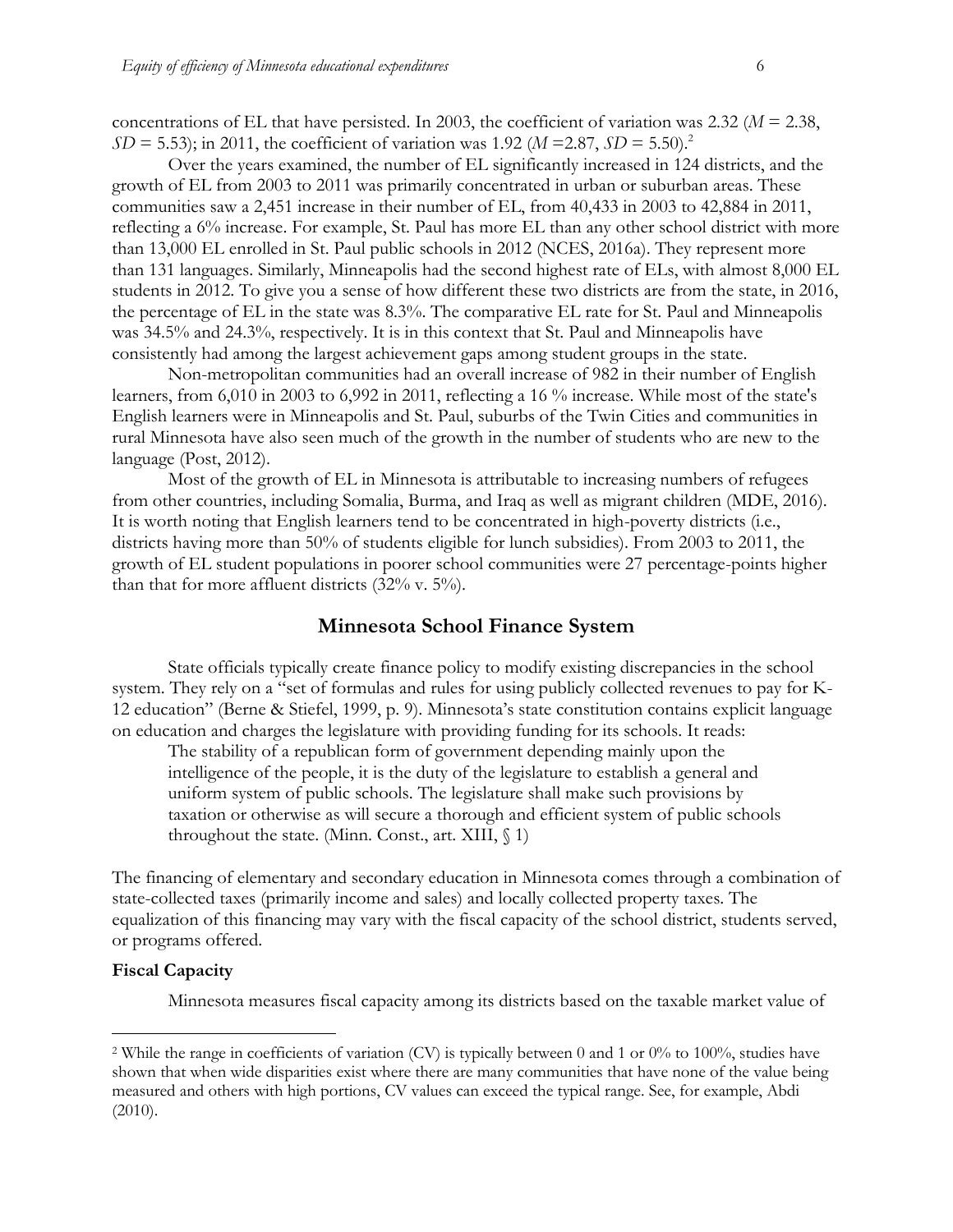property parcels located within the district. The state then adjusts these values in three ways to derive each district's adjusted net tax capacity (ANTC) per pupil unit (Strom, 2016). These adjustments illustrate efforts to ensure that policymakers are accurately measuring a district's ability to fund its schools and the students they serve.

First, policymakers categorize each parcel of property in a class based on their intended use; property classifications include residential, agricultural, and commercial/industrial groupings. A district's net tax capacity reflects the taxable market value of each of its parcels multiplied by the appropriate class (use) rate for that parcel. Class rates for taxes payable in 2014 ranged from 0.45% on certain homesteads owned by disabled persons to 2% for most commercial/industrial property. Residential homesteads with market values of less than \$500,000 were subject to a class rate of 1%. Thus if a residential property had a taxable market value of \$400,000, it would have a net tax capacity of \$4,000.

Second, to mitigate differences in assessment practices among taxing jurisdictions across the state, the state further adjusts the tax capacity of the school district by dividing its net tax capacity by the sales ratio. A sales ratio is a statistical measure prepared by the Minnesota Department of Revenue that measures the difference between the actual sale prices of property and the assessor's market values on those properties. The sales ratio study compares the assessor's market values with the actual sales prices of properties sold over a 21-month period. The tax capacities are then adjusted by the results of the sale ratio study. That is, the sales ratio is divided into the taxable value (net tax capacity) to obtain the adjusted tax capacity of a school district.

Third, to adjust for district size, the state divides the adjusted net tax capacity by a weighted measure of the district's average daily membership. The weight used depends on the student's grade level. Once this weight is applied, the district student count is adjusted for the actual students served and changes in enrollment over the previous year. The state uses the current year's pupil count if the district student population is stable or increasing. For districts with declining student population, the state uses 77% of the current year's count and 23% of the previous year's count (Strom, 2016).

#### **State Appropriations**

Money follows the weighted student. Pupils are weighted by grade level, where kindergarten students were weighted .557 from 2000 through 2007, and .612 for the remaining years examined. Students in first, second, and third grades were weighted 1.115 for the entire years examined. Students in grades 4 through 6 were weighted 1.06, and students in grades 7 through 12 were weighted 1.3. Thus, a district receives funding based on its pupil units, which is equal to the number of full-time pupils served times the appropriate pupil unit weight by grade.

The Minnesotan education finance formula appropriates revenue to its school districts in three major categories: (1) State education finance appropriations (funded with state-collected taxes); (2) State paid property tax credits (funded with state-collected taxes); and (3) property tax levies (funded with local, voter-approved dollars). The state education finance appropriation comprises categorical aids and. general education aid. Categorical revenue formulas are generally used to meet costs that vary significantly among districts (e.g., special education) or promote certain types of programs (e.g., literacy aid, adult basic education aid). The general education aid is the largest share of the education finance appropriation and is intended to provide the basic financial support for Minnesota's K-12 education programs. The data in Table 1 describe the components of the general education program, which comprised between 69.3% and 92.5% of state appropriations to school districts over the nine years examined.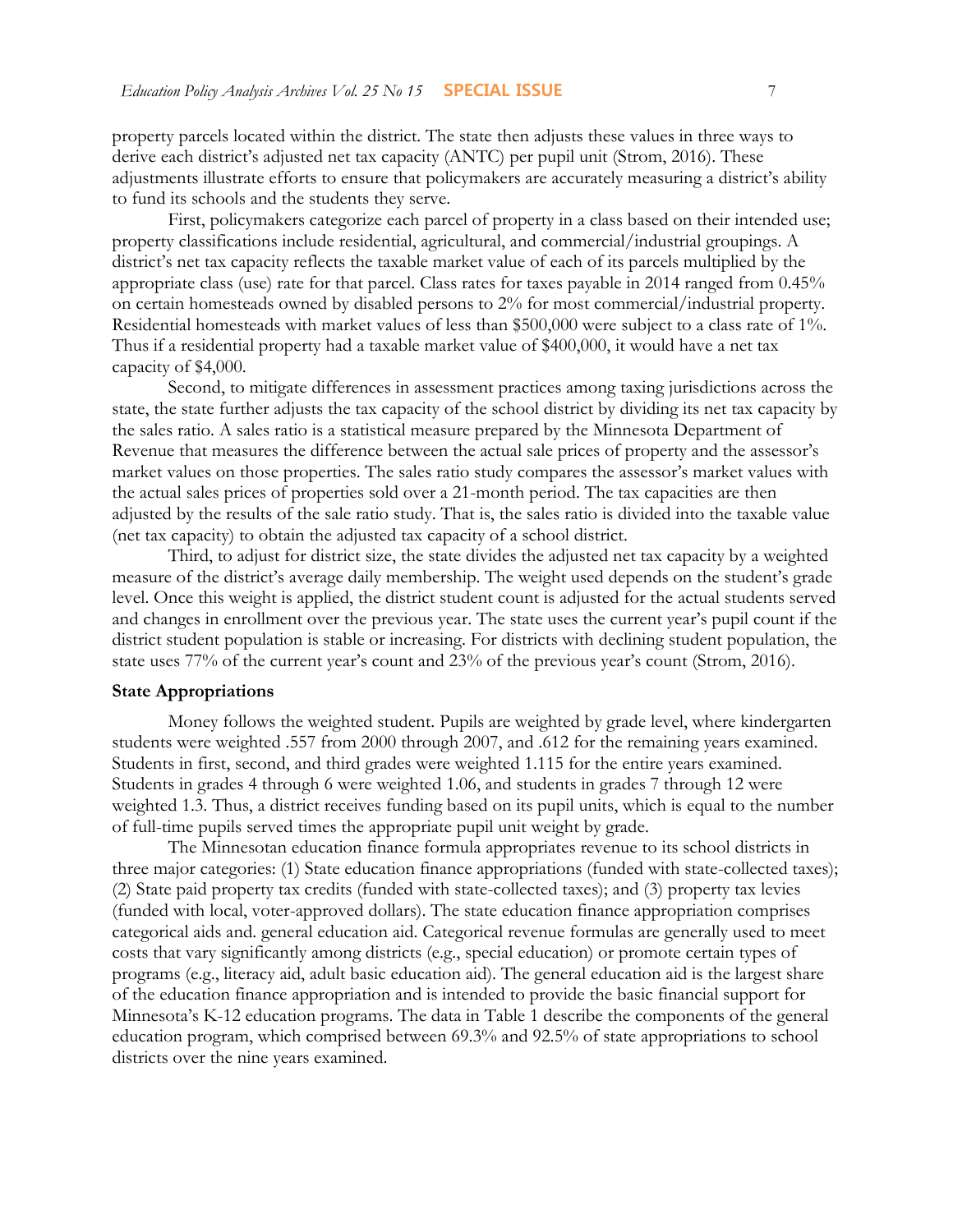| Components of the General Education Program<br>Program Components of | Description                                                                                                                                                                                                                                                                                                                                                                                                                                                       |
|----------------------------------------------------------------------|-------------------------------------------------------------------------------------------------------------------------------------------------------------------------------------------------------------------------------------------------------------------------------------------------------------------------------------------------------------------------------------------------------------------------------------------------------------------|
| General Education Revenue                                            |                                                                                                                                                                                                                                                                                                                                                                                                                                                                   |
| <b>Basic Revenue</b>                                                 | The basic general education formula establishes the minimum                                                                                                                                                                                                                                                                                                                                                                                                       |
|                                                                      | level of funding for school districts. Both the basic formula<br>allowance and the general education levy are set each year in<br>legislation.                                                                                                                                                                                                                                                                                                                    |
| <b>Extended Time Revenue</b>                                         | Extended time revenue allows students to generate up to an<br>additional 0.2 (for a total of 1.2 maximum) average daily<br>membership (ADM), which is then used to calculate the<br>district's Average Marginal Cost Pupil Unit, which is multiplied<br>by the extended time formula amount to calculate extended time<br>revenue. The revenue can be used for extended day, week or<br>year programs.                                                            |
| Gifted & Talented Revenue                                            | Gifted and talented revenue must be used to identify gifted and<br>talented students, to provide programming for those students<br>and to provide staff development for teachers of those students.<br>Districts qualify for \$12 per pupil for gifted and talented<br>revenue.                                                                                                                                                                                   |
| Basic Skills Revenue<br>(includes Poverty and EL)                    | Basic skills revenue includes compensatory, limited English<br>proficiency (LEP) and LEP concentration revenues. Even with<br>the revenues combined into one category, the funding for basic<br>skills revenue is based on separate formulas for the individual<br>components.                                                                                                                                                                                    |
| Secondary Sparsity Revenue                                           | Sparsity revenue provides additional revenue for small and<br>isolated schools. The secondary school sparsity formula takes<br>into account a secondary school's enrollment, distance from the<br>secondary school to the nearest secondary school and the<br>geographic area of the secondary school attendance area.                                                                                                                                            |
| <b>Elementary Sparsity Revenue</b>                                   | The elementary sparsity formula provides additional funding for<br>elementary schools that average 20 or fewer pupils per grade and<br>that are 19 miles or more from the nearest elementary school.                                                                                                                                                                                                                                                              |
| <b>Operating Capital</b>                                             | Operating capital revenue replaced the capital expenditure<br>facilities and capital expenditure equipment formulas. The<br>operating capital formula has a component representing the<br>former equipment and technology formulas and is equalized.                                                                                                                                                                                                              |
| <b>Transportation Sparsity</b>                                       | Transportation sparsity revenue provides districts with                                                                                                                                                                                                                                                                                                                                                                                                           |
| Revenue                                                              | additional funding based on the number of pupil units per<br>square mile in the school district.                                                                                                                                                                                                                                                                                                                                                                  |
| <b>Equity Revenue</b>                                                | Equity revenue is intended to reduce the per pupil disparity<br>between the highest and lowest revenue districts on a regional<br>basis. For the purposes of equity revenue, there are two regions<br>in the state: the seven-county metropolitan area and the balance<br>of the state. In each region, districts are ranked according to<br>their basic and referendum revenue. There are three<br>components to the equity formula: regular, low-referendum and |

Table 1 *Components of the General Education Program*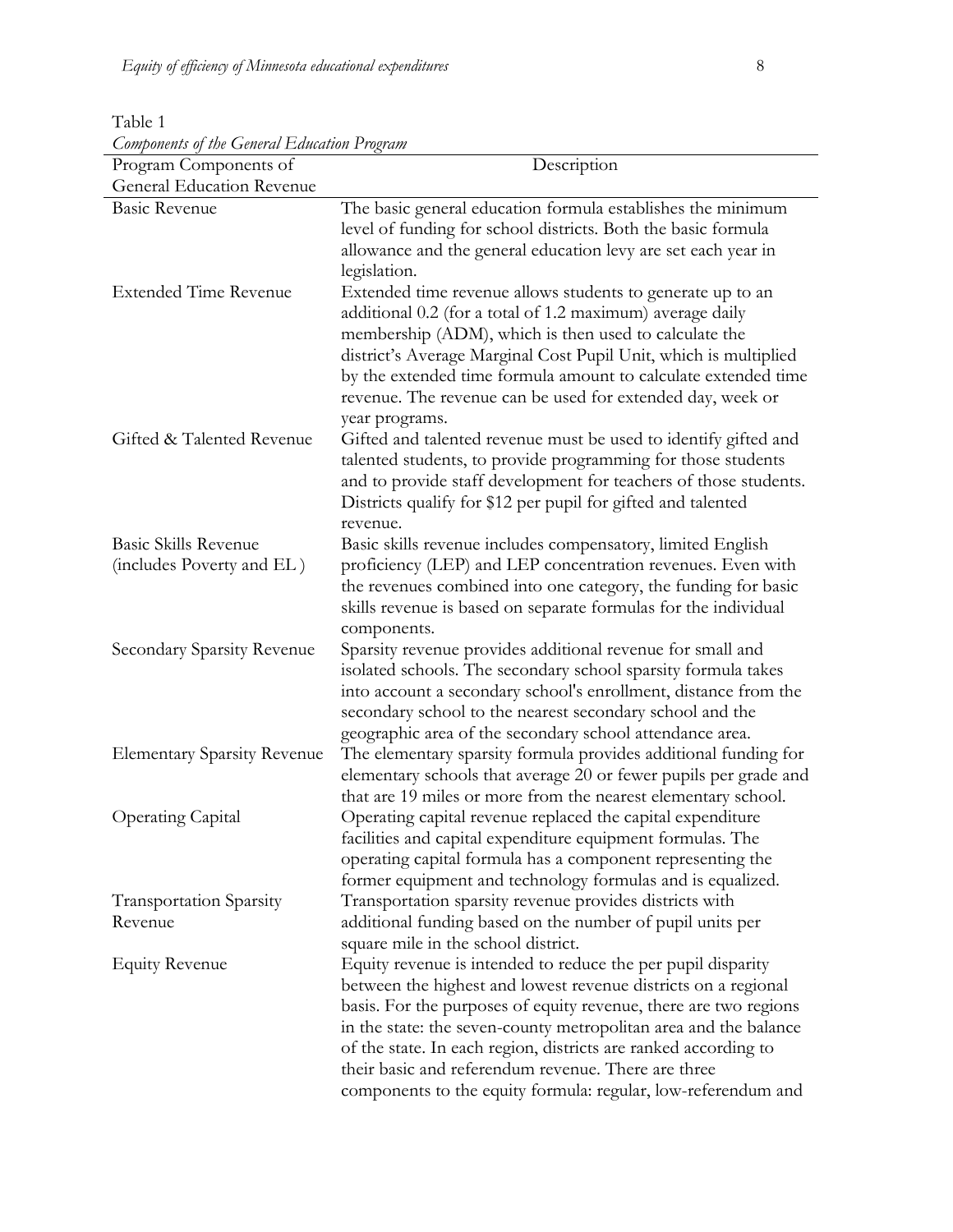| Program Components of               | Description                                                                                                                                                                                                                                                                                                                                                                                                                                                                                                                                                                                                                                                                                                                                                                                                  |
|-------------------------------------|--------------------------------------------------------------------------------------------------------------------------------------------------------------------------------------------------------------------------------------------------------------------------------------------------------------------------------------------------------------------------------------------------------------------------------------------------------------------------------------------------------------------------------------------------------------------------------------------------------------------------------------------------------------------------------------------------------------------------------------------------------------------------------------------------------------|
| <b>General Education Revenue</b>    |                                                                                                                                                                                                                                                                                                                                                                                                                                                                                                                                                                                                                                                                                                                                                                                                              |
|                                     | a supplemental amount. The regular component is based on a<br>district's ranking in their region (rural or metro), the low-<br>referendum component provides additional revenue for districts<br>with referendum amounts below 10 percent of the state average<br>referendum amount, and the supplemental component is a fixed                                                                                                                                                                                                                                                                                                                                                                                                                                                                               |
| Training & Experience<br>Revenue    | amount for all districts.<br>Training and experience revenue is based on the experience and<br>education of a school district's faculty. Beginning in the 1998-99<br>school year, only teachers hired prior to 1996-97 are counted for<br>the purposes of computing a school district's training and<br>experience revenue.                                                                                                                                                                                                                                                                                                                                                                                                                                                                                  |
| Alternative Compensation<br>Revenue | Alternative compensation revenue (was created to encourage<br>districts to adopt alternative pay structures for teachers. A<br>district that adopts such a pay structure is eligible to receive an<br>established amount of additional dollars per unweighted pupil in<br>revenue. Alternative compensation revenue is a combination of<br>aid and equalized levy.                                                                                                                                                                                                                                                                                                                                                                                                                                           |
| <b>Transition Revenue</b>           | Transition revenue is set as a fixed amount per pupil equal to the<br>2003-04 transition amount, and is undesignated revenue which<br>may be used for any general fund purpose. Transition revenue is<br>a mix of aid and levy, levied against referendum market value                                                                                                                                                                                                                                                                                                                                                                                                                                                                                                                                       |
| Referendum Revenue                  | Referendum revenue allows districts to increase their general<br>fund revenue with the approval of the voters in the district.<br>Referendum revenue is capped at an amount equal to the greater<br>of 1) the greater of (a) 26 percent of the basic general education<br>formula allowance or (b) \$1,294 multiplied by inflation since<br>2003-04; or 2) the district's 1994 referendum allowance amount<br>times 1.177 times the inflationary increase between 2003-04 and<br>2007-08 time one fourth the percentage increase in the basic<br>formula plus the district's 2002 supplemental and transition<br>revenues minus \$215. District referendum revenue, except in<br>districts eligible for sparsity revenue, may not exceed this cap.<br>The referendum revenue formula is an equalized formula |

Source: Compiled by authors from Minnesota House of Representatives, Understanding state aid, FY 2003, 2004, 2005, 2006, 2007, 2008, 2009, 2010, and 2011. Retrieved from [http://www.house.leg.state.mn.us/fiscal/files for all years.](http://www.house.leg.state.mn.us/fiscal/files/10fined.pdf%20for%202010-2011)

There are 13 components in the general education program formula: basic revenue, extended time revenue, gifted and talented revenue, basic skills revenue (covers poverty and EL), secondary sparsity revenue, elementary sparsity revenue, operating capital revenue, transportation sparsity revenue, equity revenue, training and experience revenue, alternative compensation revenue, transition revenue, and referendum revenue. Statewide, approximately two-thirds of school districts' total revenue comes from the general education program. Each school district's general education revenue is the sum of the components. Minnesota's school districts use general education revenue to pay for the operating expenses of the district including employee salaries, employee benefits, and supply costs.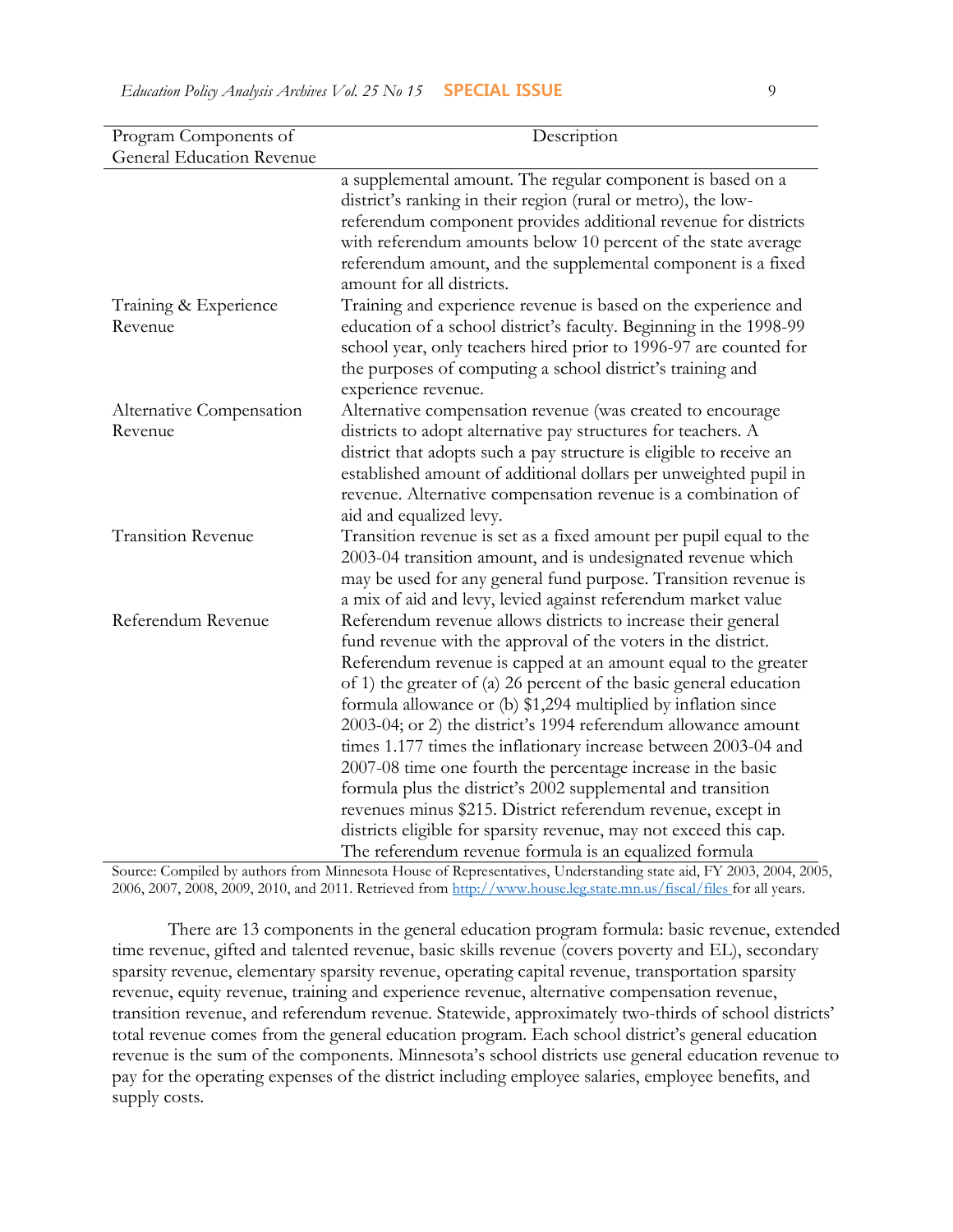General education revenue is provided to school districts, and each local school board determines how to allocate that money among school sites and programs, subject to certain legislative restrictions. That is, while specific categories are included in general education revenue, these revenues largely flow as unrestricted funds to eligible school districts. There are two important exceptions. One is for the portion of revenue attributable to compensatory revenue (i.e., based on counts of students eligible for free or reduced price lunch), which must be passed through to each school site. Another exception is the amount devoted to maintain small classes for students from kindergarten through sixth grade. Of a district's basic general education revenue, a fixed dollar amount per average daily membership (\$299 for kindergarten pupils and \$459 for first through sixth grade pupils) must be reserved for the purpose of reducing or maintaining the district's average class size for kindergarten through third grade classrooms. The goal is to have average class sizes be 17 students to one full-time classroom teacher for these grade levels. The portion of revenue generated by the number and concentration of ELs do not face similar restrictions (MDE, 2015; Strom, 2016).

State appropriations for general education programs for any given year are different from the revenue calculated based on the formula for those programs due to the statutory requirement that the state pay most education aids over a two-year period. The majority percentage of the current year's entitlement must be paid in the current year, plus the balance of the previous year's entitlement, which is adjusted for changes in formula variables (e.g., pupil counts).

Table 2 provides information on per-pupil funding formula allowance, total state local education revenue, state appropriations, general education revenue, funding for EL, and EL as percentage of overall student population. In the decades preceding FY 2002-03, the general education formula was an "equalized" foundational formula, where the state paid in aid the difference between what was raised by the local levy and the formula allowance. Beginning in 2002- 03, the general education levy was eliminated and has only been reintroduced in the formula in FY 2014-15. Thus, in all the years examined, the general education aid was essentially distributed as a flat grant, where all districts received basic formula funding regardless of their property wealth. Over the nine years examined, the formula allowance per weighted student increased from \$4,601 in FY 2003 to \$5,124 in FY 2011; this represents an 11.4% increase in nominal terms but a 7.5 % decrease when inflation using the consumer price index (CPI) is considered.<sup>3</sup>

The state provided the majority of funding of state and local revenues, and state appropriations as a percentage of state and local education revenues ranged from 75.1% in 2010 to 88% in 2008. The bulk of these expenditures were unrestricted, ranging from 69.3% of state appropriations in FY 2011 to 92.5% in 2006. The dollars targeted at EL comprised a very small portion of these revenues and never exceeded 1.1% of general education dollars over the nine years examined. Further, funding associated with EL decreased both in dollar terms as well as percentage of general education revenue. Dollars tied to the number and concentration of EL declined from \$51 million in FY 2003 to \$40.3 million in 2011, a decline of 20.1%. EL funding as a percentage of general education revenue fell from 1.1% in 2003 to .89% in 2011. These declines occurred amidst EL comprising a growing portion of the student population, from 6.13% in 2003 to 7.73% in 2011.

State finance formulas often are shaped by the legislative process or in response to court decrees. The *Skeen* ruling in Minnesota made it clear that local funds do not have to be equalized by the state as long as all districts were able to provide a uniform and basic education. Consequently, we do not analyze the fiscal neutrality of funding relative to property wealth. Instead, we focus on EL dollars in the funding formula, which state policymakers provided to address important differences in educational contexts. Because the focus of our analysis is on EL, it is important to provide more details on how they are included in the formula.

 $\overline{a}$ 

<sup>3</sup> If we account for inflation using the education price index (EPI), the formula allowance decreased by 8.6%.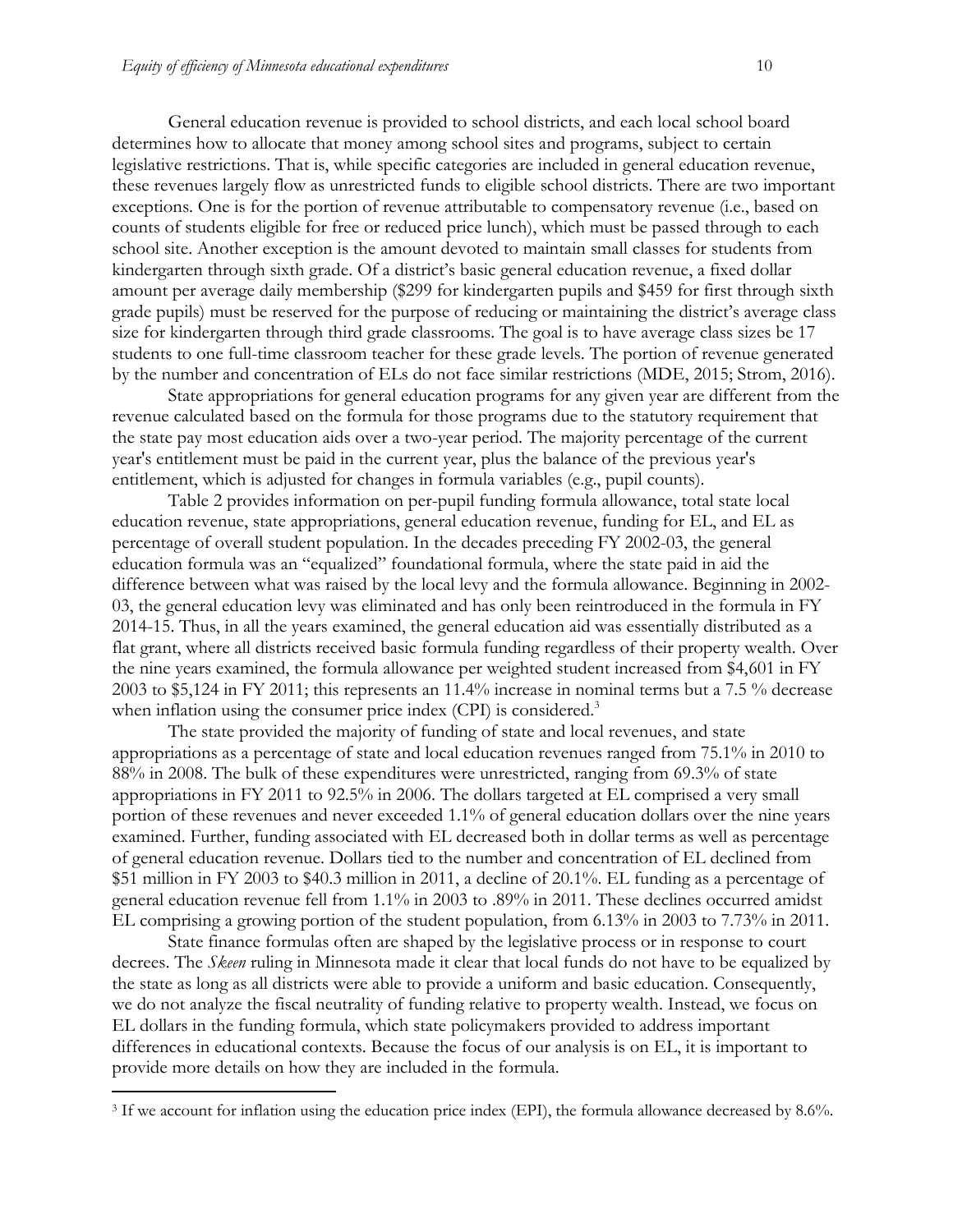Table 2 *Minnesota School Finance 2003-2011, with Focus on English Learners Appropriations*

| Year | Formula<br>Allowance<br>per Pupil<br>Unit | <b>Total State</b><br>and Local<br>Education<br>Revenue | State<br>appropriations<br>$in$ \$ | State<br>Appropriations<br>as % of State<br>and Local<br>Education<br>Revenue | General<br>Education<br>Revenue in \$ | General<br>Education<br>Revenue as $\%$<br>of State<br>Appropriations | English<br>Learner<br>Revenue in<br>\$ | English<br>Learner<br>Revenue<br>as $\%$ of<br>General<br>Education<br>Revenue | English<br>Learner as<br>percentage<br>of student<br>population |
|------|-------------------------------------------|---------------------------------------------------------|------------------------------------|-------------------------------------------------------------------------------|---------------------------------------|-----------------------------------------------------------------------|----------------------------------------|--------------------------------------------------------------------------------|-----------------------------------------------------------------|
| 2003 | 4,601                                     | 6,900,984,300                                           | 5,409,897,000                      | 78.4                                                                          | 4,619,554,000                         | 85.4                                                                  | 51,000,000                             | 1.10                                                                           | 6.13                                                            |
| 2004 | 4,601                                     | 7,095,012,000                                           | 5,774,858,800                      | 81.4                                                                          | 4,811,798,000                         | 83.3                                                                  | 50,000,000                             | 1.04                                                                           | 6.43                                                            |
| 2005 | 4,601                                     | 7,445,621,733                                           | 6,036,534,000                      | 81.1                                                                          | 5,074,190,000                         | 84.1                                                                  | 36,000,000                             | 0.71                                                                           | 6.87                                                            |
| 2006 | 4,783                                     | 7,833,673,588                                           | 6,344,932,100                      | 81.0                                                                          | 5,871,926,000                         | 92.5                                                                  | 39,000,000                             | 0.66                                                                           | 7.13                                                            |
| 2007 | 4,974                                     | 8,219,133,838                                           | 6,494,262,150                      | 79.0                                                                          | 5,521,534,000                         | 85.0                                                                  | 38,400,000                             | 0.70                                                                           | 7.65                                                            |
| 2008 | 5,074                                     | 8,781,182,768                                           | 6,891,435,780                      | 88.0                                                                          | 5,648,592,000                         | 82.0                                                                  | 39,200,000                             | 0.69                                                                           | 7.59                                                            |
| 2009 | 5,124                                     | 9,043,837,788                                           | 7,009,523,100                      | 77.5                                                                          | 5,718,183,000                         | 81.6                                                                  | 40,300,000                             | 0.70                                                                           | 7.68                                                            |
| 2010 | 5,124                                     | 8,762,049,837                                           | 6,581,012,100                      | 75.1                                                                          | 5,239,488,000                         | 79.6                                                                  | 41,400,000                             | 0.79                                                                           | 7.63                                                            |
| 2011 | 5,124                                     | 9,197,394,936                                           | 6,950,722,000                      | 75.6                                                                          | 4,816,855,000                         | 69.3                                                                  | 40,300,000                             | 0.84                                                                           | 7.73                                                            |

Source: Compiled by authors from data in Understanding state aid, FY 2003, 2004, 2005, 2006, 2007, 2008, 2009, 2010, 2011 and Common Core of Data from NCES. *Note*: Pupil unit refers to adjusted pupil count that is the greater of: (1) the total of weighted average daily membership served by the school district in the current school year multiplied times .77 plus the total of the weighted average daily membership served by the school district for the prior school year multiplied times .23, or; (2) the actual current weighted average daily membership served by the district.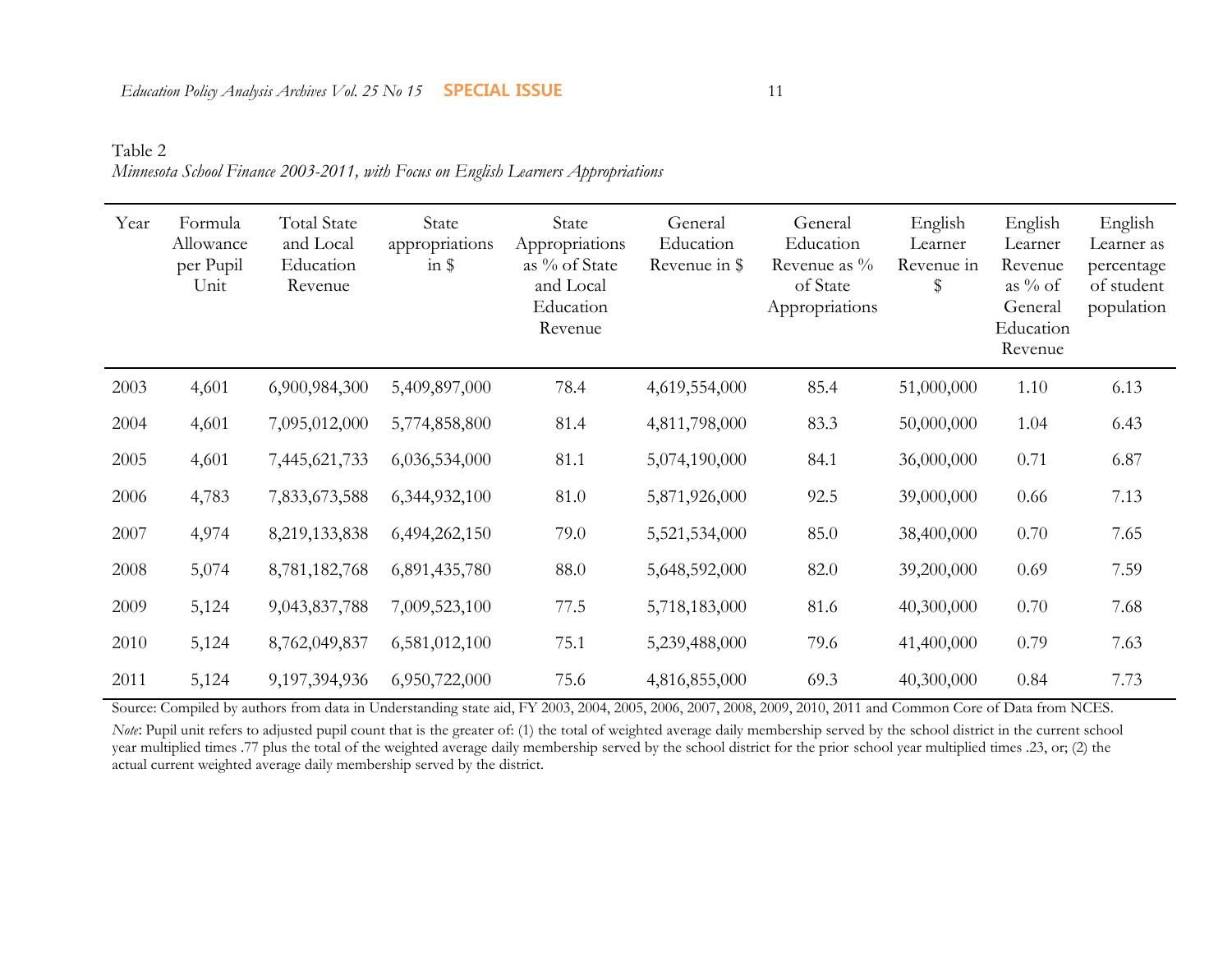**English learners in the finance formula**. Districts receive EL revenue to provide instruction to students with limited English skills. Programs may include bilingual programs or English-as-a-second-language (ESL) programs. Bilingual education programs provide curriculum instruction to students in their native language. ESL program students are taught to read, write, listen, and speak in English. The state has provided funding for EL programs since 1980. In the early 2000s, the maximum number of years that a student could qualify for EL funding was reduced from seven to five years (Strom, 2016), and the five-year restriction applied to all the nine years examined. There are two parts to the EL portion of basic skills revenue: the first part or basic formula is a set amount per EL pupil units; the second part of the EL formula is a concentration formula. A school district with at least one student eligible for EL services has a statutorily assigned minimum EL pupil count of 20 (Strom, 2016). That is, Minnesota gives additional funding to districts that have higher numbers and portions of students who are EL. The description of this element in the school finance formula reads:

Districts receive LEP revenue based on the cost of providing services to students with limited proficiency in English. In addition, a per-pupil amount is provided to districts with concentrations of LEP students. The per-pupil funding increases as the concentration increases (though the concentration percentage is capped). All school districts will receive some portion of approximately \$301 million in basic skills revenue in 2002-03. (The \$301 million is based on approximately \$250 million in Compensatory revenue and approximately \$51 million in the LEP [i.e., EL] revenues). (Crowe, 2002, p. 3)

Thus, for our analysis, we not only want to know how equally expenditures are distributed across districts overall but the association between district expenditures and the percentage of students classified as EL.

# **Measuring Equity and Efficiency**

### **Measuring Equity**

Equity has long been part of policy discussions, but stakeholders have different philosophies of how equity should be applied to school finance and addressed in economic concerns for education. Abstract notions of fairness play a big role in how we evaluate resource allocation within and between school systems. Alexander (2016) advocated for a system of predictable educational investment and demographically random educational results. A focus on adequacy of inputs is aligned most closely with past research on equity of resource allocation, where horizontal equity and legitimate differences serve as important guideposts for policymakers who seek to be on the "right" equity path.

Providing equal amounts of resources to individuals or groups with different needs would not satisfy commonly held notions of equity (Roellke, Green, & Zielewski, 2004). State officials typically create finance policy to modify existing discrepancies in the school system (Rice, 2004). They rely on a "set of formulas and rules for using publicly collected revenues to pay for K-12 education" (Berne & Steifel, 1999, p. 9). Using school finance formulas to pursue equitable education systems, policymakers need to address whether their actions will cause certain groups or individuals to experience a disproportionate share of the burden or to receive windfall benefits. Interpreting these allocations become even more complicated because Minnesotan policymakers explicitly admonish that definitions of EL and services therein should not be tied to funding. Their comprehensive report on ELs state "State EL funding status is *not* to be used in determining service for ELs. The funding formula exists simply to distribute the state funds available for ELs in an equitable manner across all the districts in the state" (MDE, 2016, p. 10).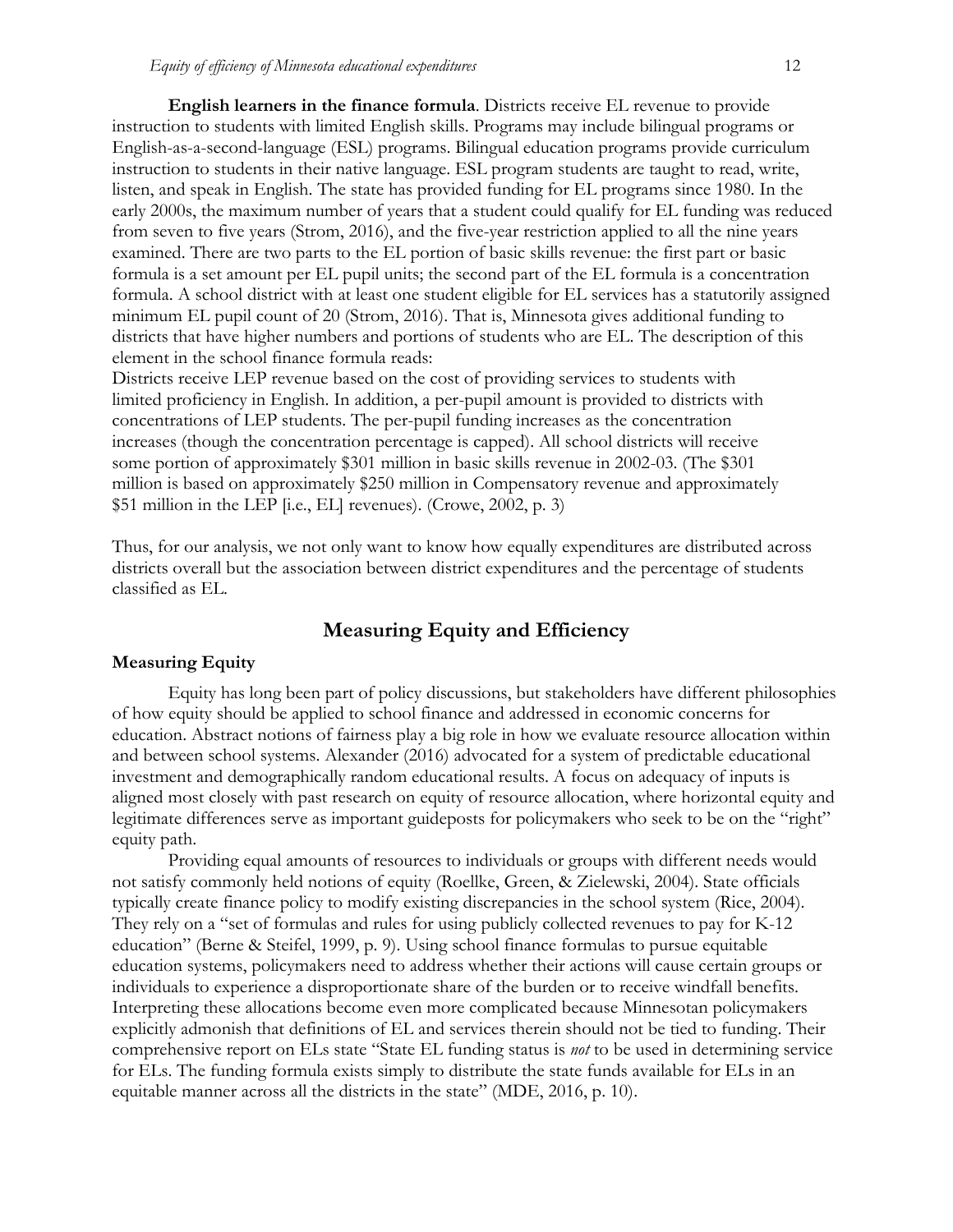Because equity is about distribution, standard indicators of dispersion are important for all three aspects of the education production function – inputs, processes and outputs. We focus on two key principles of equity in this analysis – horizontal and vertical (e.g., Alexander, 2016; Rodriguez, 2004; Rolle & Jimenez-Castellanos, 2014; Verstegen, 2013) and their relevance to school funding in Minnesota for EL. Both these concepts relate to equal and nondiscriminatory treatment; that is, children should be treated similarly unless there is good reason for the differentiation. However, it is often difficult to tell what constitutes a good reason, and there is still wide disagreement on the appropriate role of states, districts, and schools in the matter of achieving education equity. Another complicating factor is policy conceptualizations of EL that call for students to be removed from this group as soon as they are sufficiently proficient in English (Mintrop & Sunderman, 2009).

Odden and Picus (2008) stated that "[f]iscal equity can be regarded as a situation in which each child receives substantially equal educational resources" (p. 29). They go on to say that "[h]orizontal equity holds that students who are alike should be treated the same" (p. 66)*.* This definition of fairness calls for the equal treatment of equals but does not go beyond the basic concept to provide a working definition of what that looks like for the practitioner. It may be applied both to the impact and the cost of policy options. One of the problems with the simple application of horizontal equity is to be able to know what makes for equally situated entities. Because each child is unique, it is difficult to tell which characteristic is a legitimate distinction in the development of policy options. In education finance formulas, states typically have a general formula that applies to all students. To address "legitimate" differences among students, state school finance formulas add special factors that account for different student types, including additional funding for EL. However, questions of equally situated arise because should each EL generate the same amount of additional funding or does it matter if that student is in a school with higher concentrations of students in need? Lipman (2002) would argue that higher concentrations of students placed at risk have additional implications for children beyond what simple number counts would imply.

Odden and Picus (2008) asserted that "vertical equity specifically recognizes differences among children and addresses the educational imperative that some students deserve or need more services than others" (p. 72). This conceptualization of fairness refers to the distribution of goods and services to those in unequal circumstances. This begs the question of what constitutes unequal circumstances. Conceptualizing equity in this way assumes that differential treatment would result in those who need more resources getting that support; those who need less, getting less. That is, vertical equity not only requires appropriate grouping but also appropriate differentiation in the distribution of resources among groups. It is assumed that if policymakers were accurately able to account for these differences, there would be no systemic achievement gaps among student groups. Given the fact that ELs, by definition, are in need of additional support (MDE, 2016), it is not unreasonable to presume that unequal funding among districts in the state would result in those districts with more EL having higher levels of funding.

To address the three questions that guide the analysis, we wanted first to get a sense of funding context and the equality therein. Dispersion measures such as the McLoone index, Verstegen Index and the coefficient of variation (CV) (Odden & Picus, 2008) provide useful information on the funding differences that exist for low-spending school districts and high-spending districts, respectively. The CV provides a broad overview of overall differences in spending. We recognize, however, that unequal does not necessarily mean inequitable because if ELs require more resources, we would want districts with higher portions of these students to be associated with additional dollars.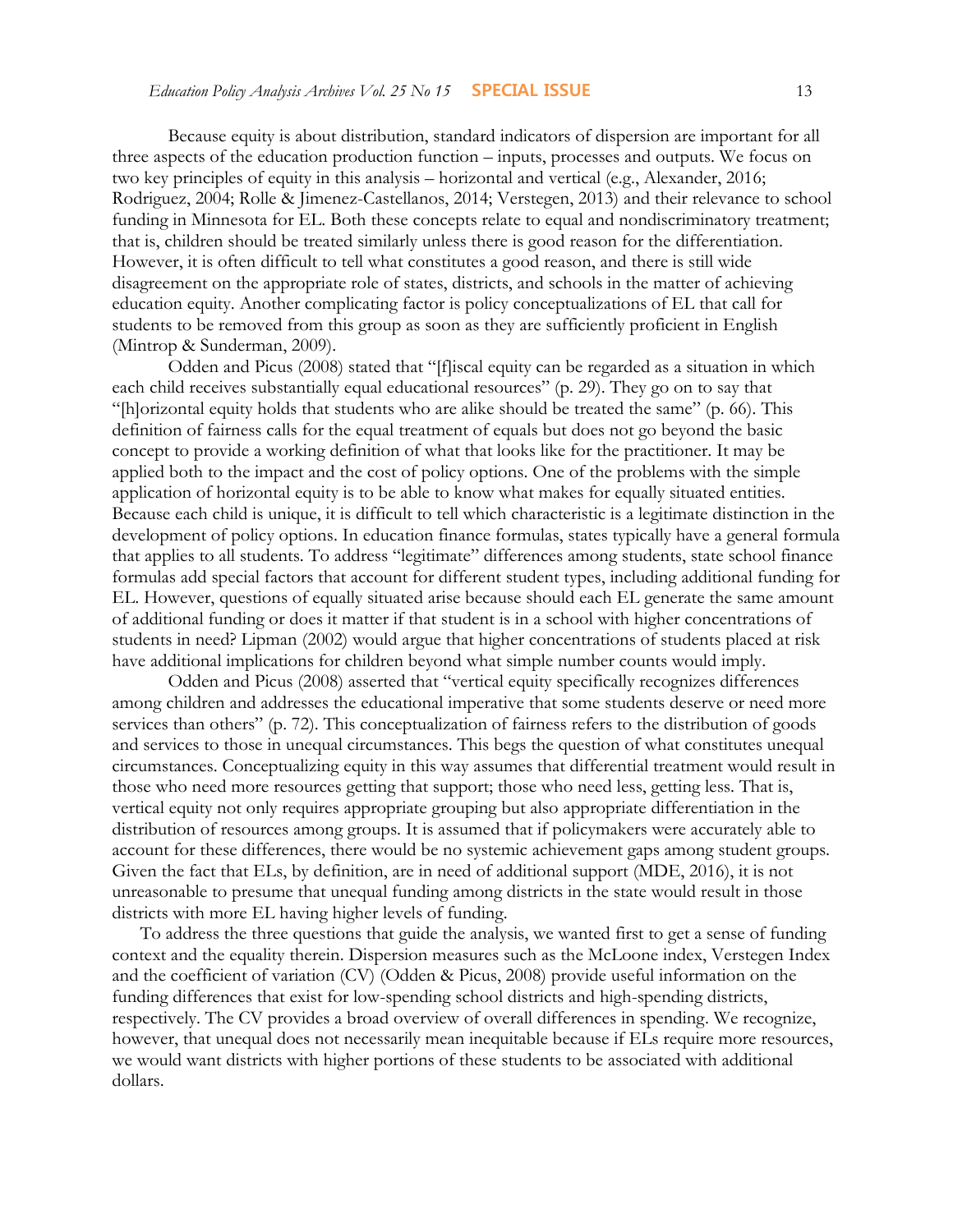#### **Measuring Efficiency**

While we can capture equity using a variety of simple measures of dispersion, measuring efficiency has often entailed complex statistical analyses. We focus on technical efficiency in this analysis. That is, Rolle (2004) noted that "technical efficiency is achieved when either (a) output levels cannot be maintained with lesser amounts of inputs or (b) output levels cannot be increased while holding inputs constant" (p. 32).

Measuring technical efficiency in education organizations is not new and has been traditionally investigated using education production function models (e.g., Hanushek, 1989; Hedges, Laine, & Greenwald, 1994). Yet as Anderson et al. (1998) appropriately noted, employing production models to measure technical efficiency has some limitations. First, the traditional regression model used in many production function analyses often oversimplifies the relationship between educational inputs and outputs. In addition, the traditional regression approach cannot simultaneously include multiple inputs and outputs in the same model, but it is this complexity that more accurately captures the education process. In addition, the traditional approach to measuring efficiency attempts to compare efficiency scores of organizations against the average score predicted for the group when inputs are held constant. Because the focus is on average performance in regression analysis, it is not possible to compare the level of efficiency in an organization to the most efficient organizations within that group. It would be useful to have comparisons with the highest performing members of the group because they would be able to serve as benchmarks (Eckles, 2015).

Based on these criticisms, scholars have increasingly employed analysis that do not rely on regression to measure technical efficiency. In particular, Knoeppel, Verstegen, and Rinehart (2007) used canonical analysis, a multivariate technique, to examine the relationship between multiple inputs and outputs. Nevertheless, canonical analysis only addresses the limitation of a regression's inability to use multiple outputs in the analysis. In other words, it can only show the relationship between inputs and outputs, but cannot compare efficiency details across organizations or identify specific characteristics of efficient organizations (e.g., districts, schools). Consequently, Rolle (2004) suggested three alternative forms for measuring and comparing educational efficiency: modified quadriform analysis (e.g., Houck, Rolle, & He, 2010), stochastic frontier analyses (e.g., Agasisti & Belfield, 2016), and data envelopment analysis (e.g., Agastisti, Bonomi, & Sibiano, 2012; Anderson et al., 1998; Archibald & Feldman, 2008; Banker et al., 2004; Eckles, 2010; Eff, Klein, & Kyle, 2012; Sala & Knoeppel, 2013).

Among these three nontraditional techniques for measuring technical efficiency, we used data envelope analysis (DEA) for this analysis for four main reasons. First, DEA can utilize multiple inputs and outputs in schooling. Second, the analysis can be easily conducted using free software (i.e., *R* package in this paper). Third, DEA produces relatively intuitive technical efficiency scores of organizations. Finally, compared to the traditional regression approach which requires a statistical assumption about residuals (i.e., homoscedasticity, normality), DEA does not require such assumptions. This is because the DEA is a non-parametric technique used to measure the relationship between multiple inputs and outputs produced by decision-making units (DMU). This method thus constructs an efficiency production frontier based on actual practices (Sheth, 1999).

Studies that employed the DEA method focusing on K–12 education mostly used district- (Banker et al., 2004) or school-level (e.g., Agasisti et al., 2012; Anderson et al., 1998; Sala & Knoeppel, 2013) data. In addition, the studies using DEA in higher education typically focused on organization-level data (e.g., Archibald & Feldman, 2008; Eckles, 2010; Eff et al., 2012). However, to our knowledge, no study has analyzed state-level efficiency across multiple years. This might be because of the advantage of using organization-level data (e.g., district, school) in terms of improving discriminatory power to distinguish between efficient and inefficient units, even though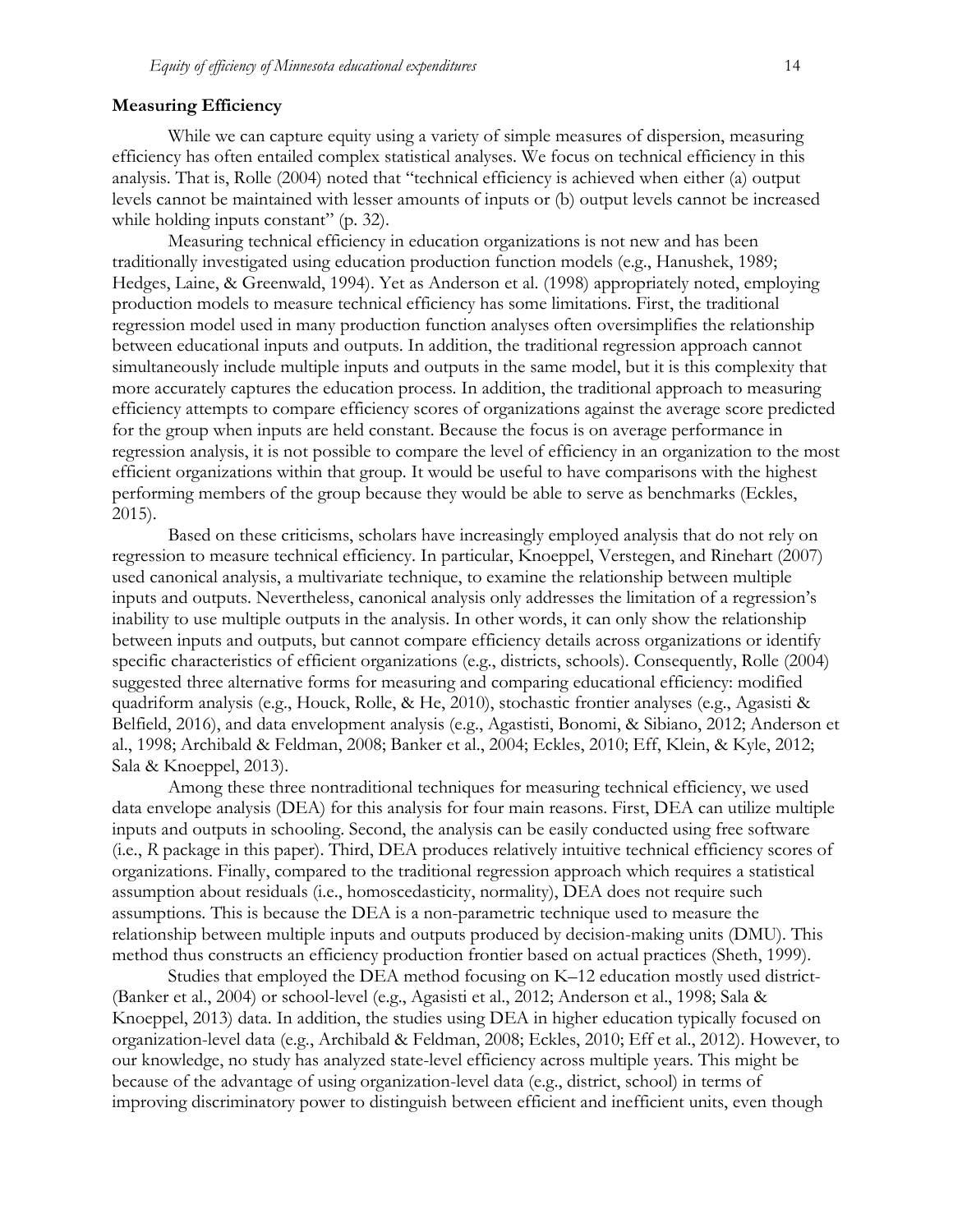there is no specific rule of thumb for the minimum number of units required to conduct DEA (Sarkis, 2007). Thus, researchers who attempt to analyze the trends in technical efficiency in a state across several school years typically apply DEA using district-level data and utilize the average efficiency scores across districts (see Banker et al., 2004). In addition, no research has examined technical efficiency focusing on specific groups of students (e. g., EL).

# **Data and Methods**

#### **Data**

To measure equality, this study uses the Minnesota Department of Education (MDE) data for student population and expenditures (i.e., instructional expenditure and total expenditure) in each district across nine years, 2003 through 2011. This study included only the MDE agency type of regular local school district. Among 337 regular local school districts in the 2010-2011 school year, the equality measures used the data of the 287 districts (85% of total districts) that do not have any missing data for the relevant variables across 9 years. We eliminated 50 school districts due to any missing data from 2003 through 2011. However, the important characteristics of those eliminated districts that might influence our analyses were not significantly different from those of the state average. For example, among those 50 eliminated districts, 44 (88%) were located in rural and town area, which is similar to the percentage of districts located in rural and town areas in Minnesota (87%, or 296 districts). Furthermore, the percentage of students with free and/or reduced lunch, which is critical to funding distribution in school finance, in those eliminated 50 districts was 40.2%, similar to the state average (38.1%). The number of EL in the 287 districts we used was 49,876. This number comprised 78% of total EL (63,608) in the state of Minnesota in FY 2011. Thus, the omitted 50 districts due to missing data should not influence substantively our resulting analyses. Finally, data for regression coefficients also came from the MDE and the NCES Common Core of Data (CCD).

We analyzed technical efficiency using DEA at the state level from the 2002–2003 academic year to the 2010–2011 academic year as well as at the district level for the 2010–2011 academic year. We specifically examined relative technical efficiency accommodating multiple inputs and outputs focusing on EL students in Minnesota. All EL are required to take Minnesota Comprehensive Assessments (MCA), so this is a good output measure to include. For our longitudinal analysis in the state across nine years, we used state-level data admitting potential low discrimination power based on the following reasons: (1) As our analyses specifically focus on EL, data availability is limited at the district level; and (2) one of the purposes of this study is to discern the dynamic relationship between state-level policy and efficiency in state education from a macro perspective. The available district-level data for reading proficiency and graduation rates for EL were available from the MDE for nine years (2003–2011). Thus, the value of efficiency in the longitudinal analysis was measured over nine years. We will only be able to determine if the optimal amount of achievement was produced given the levels of input used in a given year relative to resource use in efficient years identified by our DEA model.

Only 37 districts had all relevant data for the 2010-2011 cross-sectional efficiency analysis. This represents 21.5% of all Minnesota districts that had students classified as EL in 2011. Furthermore, the number of EL in these 37 districts was 29,981, which comprised 82.3% of all EL in regular local school districts in Minnesota, including Minneapolis. Note that St. Paul public school district did not have information on key output variables for EL students in MDE data system for FY 2011, so we were not able to include St. Paul public school district in our cross-sectional analysis even though the number of EL in the district was significant. The cross-sectional efficiency analysis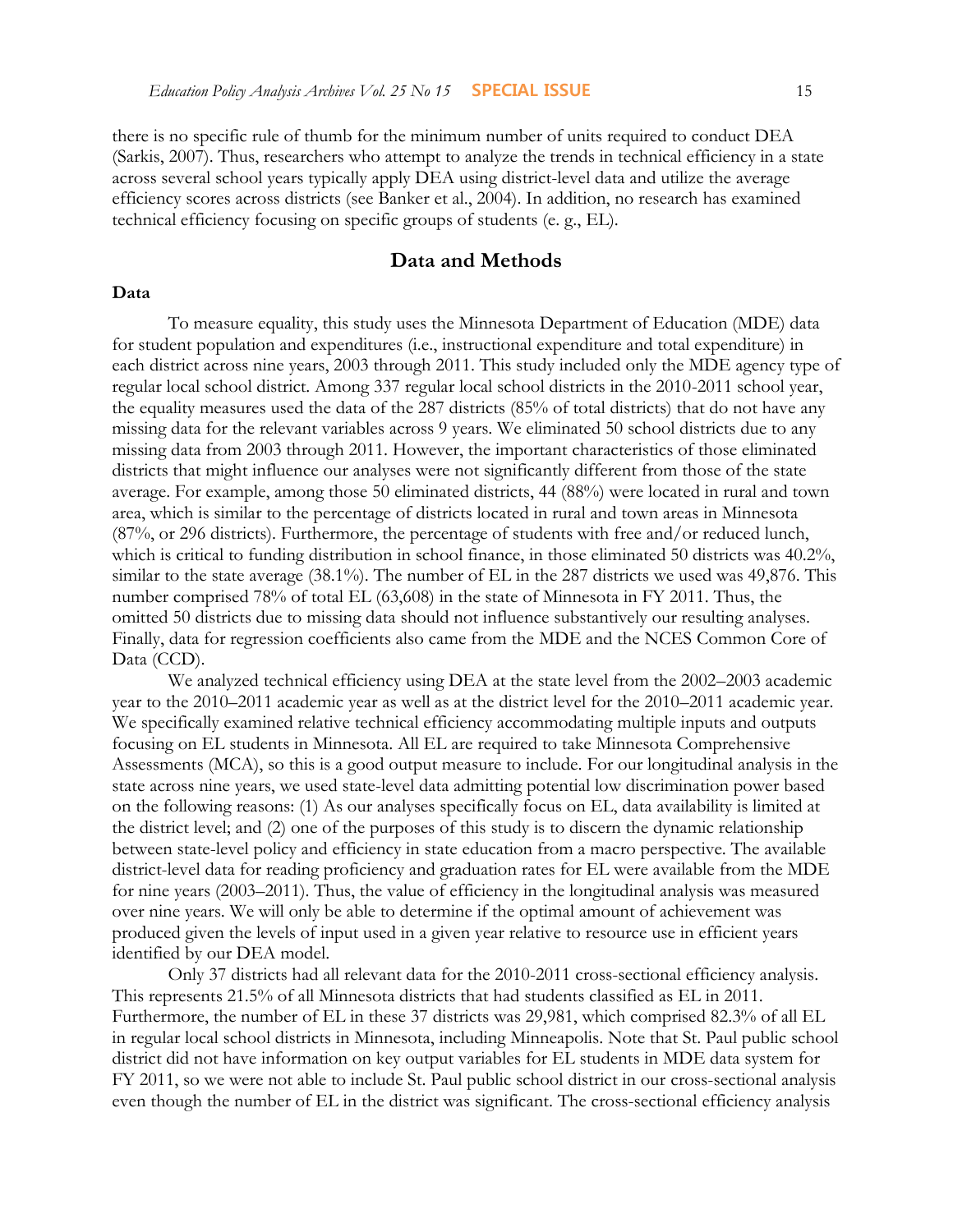using DEA in 2010-2011 was the only one in which we did not include St. Paul Public School district. While we cannot generalize the results of the analyses to the state as a whole, we can use the cross-sectional analysis to make inferences about the association between district attributes and the relative efficiency of the districts analyzed. Specific details about data and methods, including a brief introduction to the DEA method, will be discussed in the next section.

For both efficiency analyses, we used the same input and output measures. In particular, data for measuring output includes the MCA reading and math proficiency rates for third- and fifthgraders and graduation rates of EL students. Input measures include instructional expenditures per student and the ratio of teacher to EL students in the state and districts. These data sets came from the MDE and NCES, respectively. Instructional expenditures were adjusted for inflation for each year included in the analysis using the Consumer Price Index from the Bureau of Labor Statistics.

Output measures include the MCA fifth-grade reading and math scores and graduation rates from the MDE for each year. Based on the critique that educational organizations produce multiple outputs in addition to student achievement, graduation rates are used because they are also commonly employed by scholars to measure educational outputs in the field (e.g., Jacoby, 2006; Webber & Ehrenberg, 2010). In addition, this study used average total expenditures, average teacher salaries, and average instructional expenditures in the state for multiple inputs in DEA measures.

#### **Method**

**Horizontal equity.** As noted, to measure the horizontal equity of the distribution of instructional expenditures and total expenditures across districts in Minnesota, this study used three measures: (1) the McCloone Index; (2) the Verstegen Index; and (3) the Coefficient of Variation. The McLoone index measures equality for the lower half (i.e., expenditures below the median) of the expenditure distribution in districts (Berne & Stiefel, 1999; Odden & Picus, 2008). This measure is calculated as a ratio of the expenditure of all pupils below the median relative to the total expenditure those pupils would receive if they were at the median per pupil revenue level in Minnesota. The McLoone index ranges from 0 to 1 and higher values indicate higher equality for the lower half of the distribution. By contrast, the Verstegen index measures equality for the upper half of the expenditure distribution (Odden & Picus, 2008). The Verstegen index is calculated as the ratio of the expenditure of all pupils above the median relative to the total expenditure those pupils would receive if they were at the median per pupil expenditure in Minnesota. The Verstegen index ranges from 1 to infinity and higher values indicate higher levels of inequality for the upper half of the distribution. Finally, the coefficient of variation (CV) is calculated as the standard deviation of a distribution divided by the mean. Higher values of CV represents higher levels of inequality in the distribution. Since higher values of the Verstegen index and CV indicate higher levels of inequality, we calculated the inverse of these measures (i.e., divided 1 by these measures) so that they were now capturing measures of equality rather than inequality. This process facilitated comparison across measures of equality and efficiency where higher values for all measures were sought. Further, to compare the equality measures across 2003-2011, we divided each equality measure by its 2003 value so that 2003 serves as a reference. Thus, ratios exceeding 1 indicate that the distribution was more equal than in 2003; measures less than one indicate that the distribution was less equal than it was in 2003.

**Vertical equity.** We recognize that sometimes unevenness in expenditures are purposeful and measures of equality do not address the legitimate efforts of an educational system to have higher expenditures for entities that need additional support. For example, the education finance system in Minnesota explicitly funds districts with higher portions of students eligible for subsidized lunch prices, higher portions of students who are EL, and students located in rural jurisdictions. To address the state's efforts to achieve vertical equity, this study used regression coefficients examining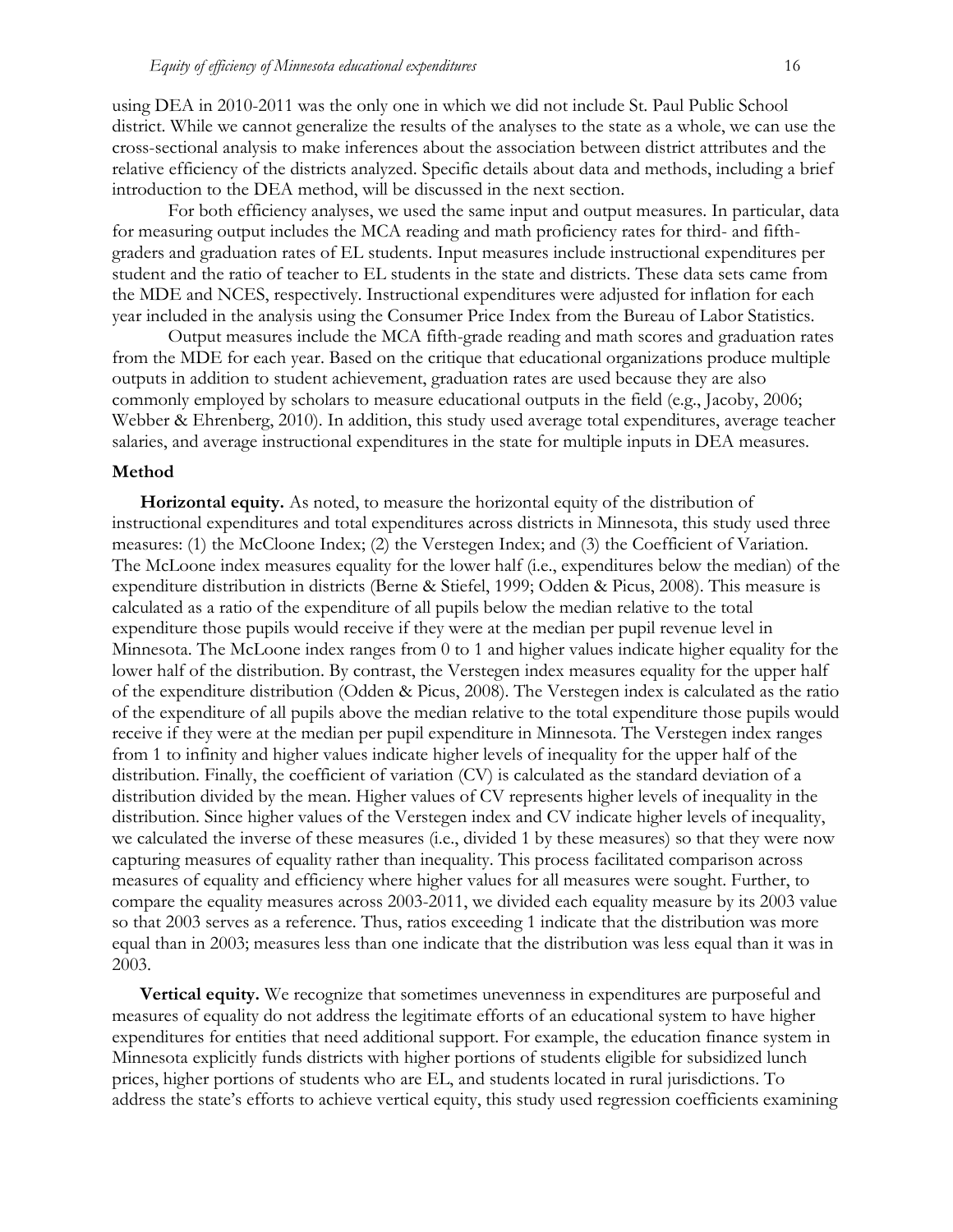the relationship between educational expenditure (i.e., instructional expenditure and total expenditure) and portion of students classified as EL in each district across 2003-2011 school years. The regression models used the district location, size, student poverty as measured by free and/or reduced lunch eligibility and portion of black and Hispanic students in a district as control variables. We control for school size because Monk & Haller (1993) and others have indicated that size plays a role in economies of scale and per-pupil expenditures. Further, as noted, sparsity is also considered in the Minnesota school finance funding formula. We considered community type because Taylor (2006) and others have written extensively about the implications of location on the purchasing power of districts. Consequently, we controlled for size and type in our assessment of vertical equity in order to recognize differently situated entities. While district size and location are significantly correlated for the years examined, with associations ranging from  $r = 0.58$  in 2003 to  $r = 0.63$  in 2011, these associations would not lessen the relationship found between education expenditures and EL concentrations. In particular, this study used the following multiple regression model in each year to obtain the regression coefficients:

 $Expenditure_i = \beta_0 + \beta_1 EL_i + \beta_2 FRL_i + \beta_3 ADM_i + \beta_4 Suburban_i + \beta_5 Town_i + \beta_6 Rural_i + \beta_7 HB_i + \varepsilon_i$  (1)

where *Expenditure*<sub>t</sub> is the instructional or total expenditure in a district at time *t*; EL<sub>t</sub> is the measure of EL student rates at time *t*,  $FRL_t$  is the measure of free or reduced lunch rates at time *t*,  $ADM_t$  is a measure of district size from average daily membership; Suburban, Town, and Rural, are categorical variables, labeled one for those districts in suburban, town, and rural communities, respectively; 0 otherwise; and HB<sub>t</sub> is the proportion of black and Hispanic students in a district at time t. We focus on the regression coefficient of  $\beta$ <sup>*i*</sup> in our discussion of the analysis.

**Data Development Analysis (DEA).** As previously stated, we operationalized efficiency using data envelope analysis, thus getting at aspects of technical efficiency. Before specifically explaining the DEA analysis, two different concepts about efficiency should be noted. On the one hand, absolute efficiency is the ratio of outputs and inputs related to a specific economic activity. Thus, absolute efficiency is represented as percentages or physical units, such as a dollar divided among the total number of students, which has no limitation for the ranges of a result. On the other hand, relative efficiency of a decision-making unit (DME) is the ratio of its efficiency compared to the most efficient DMU in that particular analysis (Archibald & Feldman, 2008; Banker et al.,, 1984). For example, when the most efficient DMU is standardized as 100% or 1, the relative efficiency of comparative DMUs can be represented as a value of 50% or 0.5.

The DEA method is based on the concept of relative efficiency, which is measured by the ratio of the weighted sums of all outputs and all inputs at the state level across the 2003–2011 school years. The weights are selected to achieve Pareto optimality for each DMU (i.e., each school year in this study). In addition, this study employs the input-oriented Charnes-Cooper-Rhodes (CCR) model to measure the amount by which inputs of each school year can be proportionally reduced, when outputs in each year remaining fixed. See Cooper, Seiford, and Tone (2011) for a detailed explanation of DEA. The mathematical equation for the input-oriented CCR model is as follows:

$$
\theta^{k*} = \min_{\theta, \lambda} \theta^k \text{ subject to}
$$

$$
\theta^k x_m^k \ge \sum_{j=1}^J x_m^j \lambda^j \ (m = 1, 2, \dots, M)
$$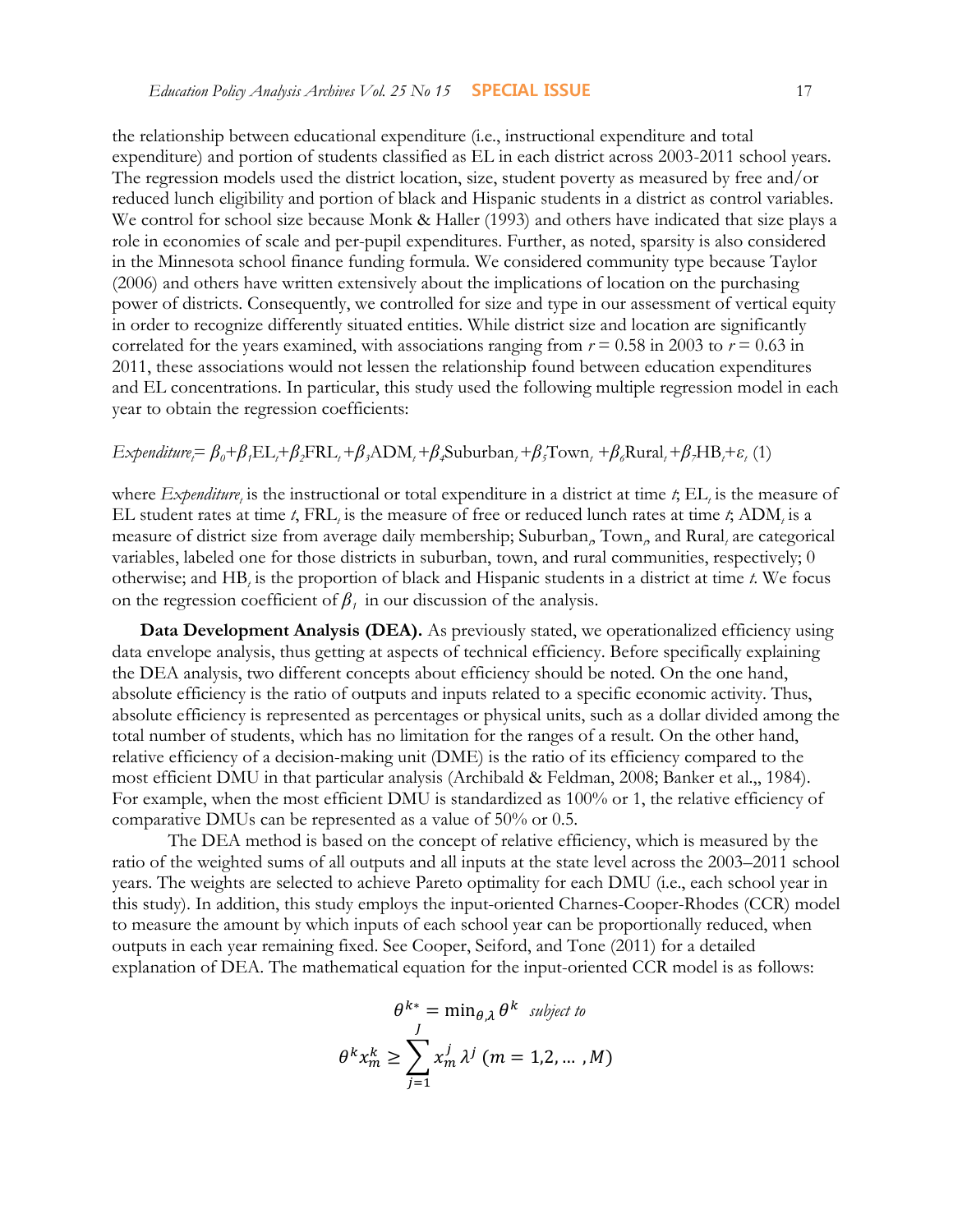$$
y_n^k \ge \sum_{j=1}^J y_n^j \lambda^j \ (n = 1, 2, \dots, N)
$$
  

$$
\lambda^j \ge 0 \ (j = 1, 2, \dots, j)
$$

The efficiency value of each school year,  $\theta^*$ , from the input-oriented CCR ranges from 0 to 1. A technical efficiency score of one indicates that the school year is on the frontier (i.e., most efficient use of resources). Note that any score less than one depicts an inefficient decision-making unit. If the efficiency score decreases to zero in a certain year, the year will be far from the frontier and inefficient. In addition, the multiplication of the technical efficiency in school year *k* can show the level of technical efficiency as a percentage point. For example, if the technical efficiency score in 2016 is 0.85, the education process in 2016 shows 85% efficiency relative to the efficient years identified. In other words, for 2016, it might be possible to reduce inputs by 15% of inputs to achieve similar levels of outputs as the most efficient years. For the 2010-2011 district level analysis, a similar assessment may be made. For example, if a district had a technical efficiency score of one, that score indicates that the school district is on the frontier, and was efficient relative to its peers. If the efficiency score is 0, that district will be far from the frontier and inefficient. Note that anything less than one is inefficient. The efficiency measure using DEA in this study uses aggregated statelevel analysis and compares the efficiency score from each year with that from other years for the longitudinal analysis. Similarly, the efficiency measure using DEA uses district-level data for the 2010-2011 cross-sectional analysis. We used the *Benchmarking* package (Bogetoft & Otto, 2014) of *R* software to conduct the DEA analysis.

### **Results**

#### **Empirical Results for Horizontal Equity Analysis among Districts**

From 2003 to 2011, average total state expenditures per pupil increased from \$8,299 (in 2011 constant dollars) to \$10,741, an annual real average gain of 3.27% over the nine-year period. Analyzing horizontal measures that examine the coefficient of variation showed that there were wide disparities among districts in total expenditures per pupil where the ratio between the standard deviation and the mean of the distribution far exceeded the 10% variation recommended by leading scholars in the field (e.g., Odden & Picus, 2008) for all years examined (see Table 3a). However, inequality in the distribution of total expenditures per pupil was less pronounced in 2011 than in 2003, although both ratios showed high levels of inequality (.669 *vs.* .563, respectively). In addition, reductions in the McLoone Index, from .942 down to .917, indicate that levels of equality are decreasing for those districts spending below the median. However, slight reductions in the Verstegen Index, from 1.18 to 1.16, indicate that levels of equality are improving for those districts spending above the median. Overall, even though the state educational dollars per student increased in real terms during the nine-year period examined, and levels of inequalities decreased for the typical and high-spending districts, horizontal inequities remained relatively high.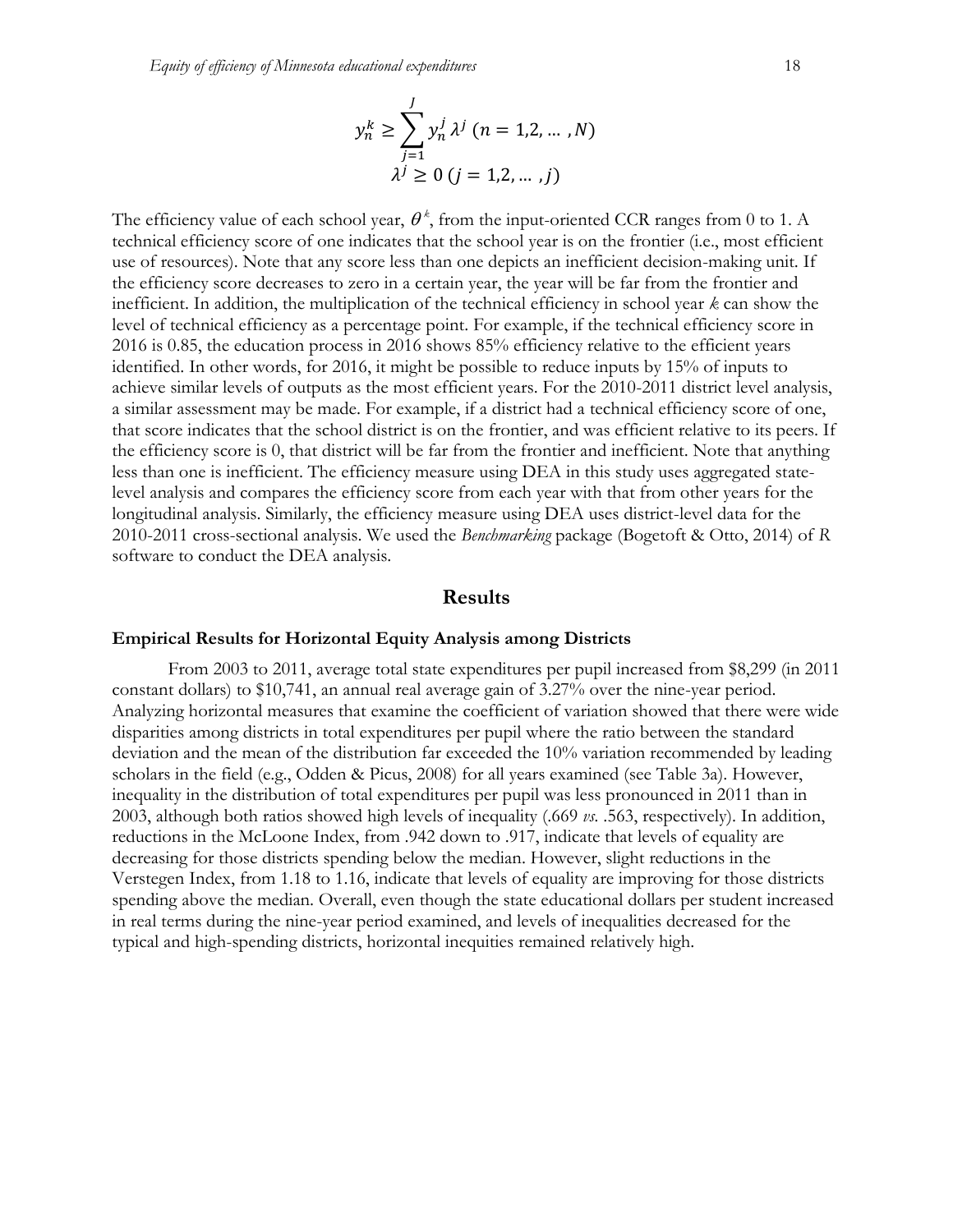Table 3a

| Year |        | Original |           |            | Converted  |            |  |
|------|--------|----------|-----------|------------|------------|------------|--|
|      | CV     | McLoone  | Verstegen | C Equality | M_Equality | V Equality |  |
| 2003 | 0.6689 | 0.9417   | 1.1802    | 1.0000     | 1.0000     | 1.0000     |  |
| 2004 | 0.6242 | 0.9278   | 1.1664    | 1.0715     | 0.9852     | 1.0119     |  |
| 2005 | 0.6440 | 0.9187   | 1.1614    | 1.0385     | 0.9756     | 1.0162     |  |
| 2006 | 0.5893 | 0.9165   | 1.1529    | 1.1350     | 0.9732     | 1.0237     |  |
| 2007 | 0.5289 | 0.9113   | 1.1315    | 1.2646     | 0.9677     | 1.0430     |  |
| 2008 | 0.4811 | 0.9183   | 1.1492    | 1.3902     | 0.9752     | 1.0270     |  |
| 2009 | 0.5627 | 0.8923   | 1.2042    | 1.1886     | 0.9475     | 0.9801     |  |
| 2010 | 0.8107 | 0.9017   | 1.1562    | 0.8250     | 0.9575     | 1.0208     |  |
| 2011 | 0.5627 | 0.9174   | 1.1646    | 1.1886     | 0.9742     | 1.0134     |  |

| Three Standard Measures for Distribution of Total Expenditure per Student Before and After Conversion |  |  |
|-------------------------------------------------------------------------------------------------------|--|--|
|                                                                                                       |  |  |

*Note*: The measure of C\_Equality in each year is the CV in each year divided by the value of the CV in 2003. The measure of M\_Equality in each year is the McLoone index in each year divided by the value of the McLoone index in 2003. The measure of V\_Equality in each year is the Verstegen index in each year divided by the value of the Verstegen index in 2003.

From 2003 to 2011, average instructional expenditures per pupil increased from \$5,316 (in 2011 constant dollars) to \$7,066, an annual real average gain of 3.66% over the nine-year period. Analyzing horizontal measures that examine the coefficient of variation showed that there were wide disparities among districts in instructional expenditures per pupil where the ratio between the standard deviation and the mean of the distribution far exceeded the 10 percent variation recommended by leading scholars in the field (e.g., Odden & Picus, 2008) for all years examined (see Table 3b). Inequality in the distribution of instructional expenditures per pupil fluctuated greatly over the nine-year period, with a range of .681 to 1.09). Looking at overall changes, the CV was relatively flat from 2003 to 2011, although both ratios depicted high rates of inequality (.759 vs. .762, respectively). In addition, reductions in the McLoone Index, from .919 down to .891, indicate that levels of equality are decreasing for those districts spending below the median. Moreover, slight increases in the Verstegen Index, from 1.16 to 1.17, indicate that levels of equality are also declining for those districts spending above the median. Overall, even though the state instructional dollars per student increased in real terms during the nine-year period examined, levels of inequalities remained high and increased for all districts.

We found that those years we have identified as having relatively more horizontal equity tended to have higher total expenditures per pupil, larger sized districts, lower percentages of students eligible for subsidized lunch prices, and higher percentages of students identified as EL. Because the distribution of poor and EL students are uneven across the state, it is helpful to examine the association between expenditures and these demographics so that levels of horizontal inequities may be placed in context.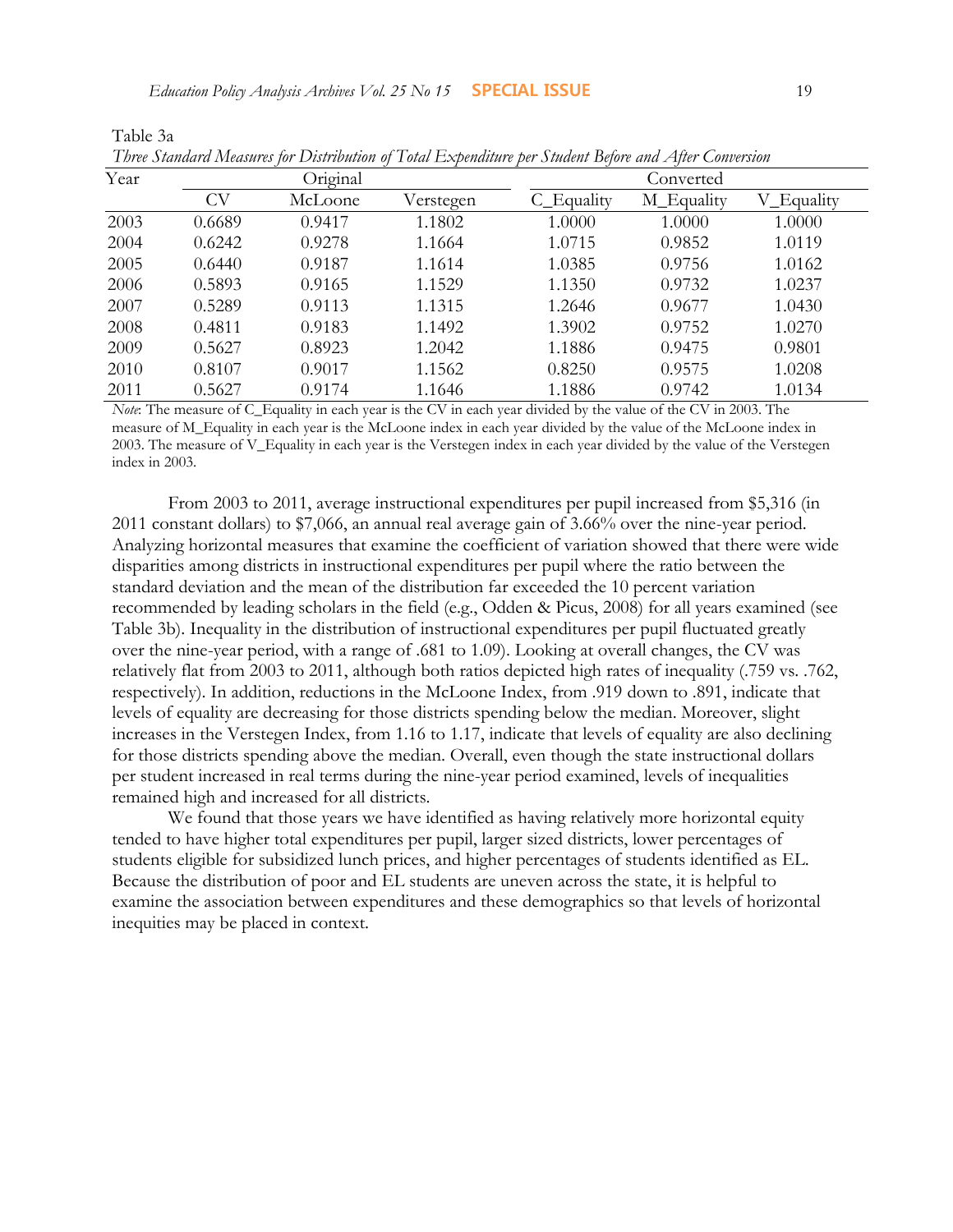Table 3b

| Year |        | Original |           |            | Converted  |            |
|------|--------|----------|-----------|------------|------------|------------|
|      | CV     | McLoone  | Verstegen | C Equality | M_Equality | V_Equality |
| 2003 | 0.7590 | 0.9193   | 1.1633    | 1.0000     | 1.0000     | 1.0000     |
| 2004 | 0.7578 | 0.8994   | 1.1632    | 1.0017     | 0.9783     | 1.0001     |
| 2005 | 0.9045 | 0.8928   | 1.1657    | 0.8391     | 0.9712     | 0.9979     |
| 2006 | 0.7798 | 0.8954   | 1.1696    | 0.9734     | 0.9740     | 0.9947     |
| 2007 | 0.7087 | 0.9026   | 1.1598    | 1.0710     | 0.9818     | 1.0031     |
| 2008 | 0.6814 | 0.8951   | 1.1571    | 1.1139     | 0.9737     | 1.0054     |
| 2009 | 0.7238 | 0.8822   | 1.2445    | 1.0486     | 0.9597     | 0.9348     |
| 2010 | 1.0927 | 0.8877   | 1.1939    | 0.6946     | 0.9656     | 0.9744     |
| 2011 | 0.7622 | 0.8910   | 1.1773    | 0.9958     | 0.9692     | 0.9882     |

*Three Standard Measures for Distribution of Instructional Expenditure per Student Before and After Conversion*

### **Empirical Results for Vertical Equity Analysis among Districts**

It is important to note that state expenditures are supposed to be unequal if the educational finance system is vertically equitable and appropriately reflect the different educational contexts faced by districts. From 2003 to 2011, there were positive and statistically significant associations between total expenditures per pupil and the portion of students that were eligible for subsidized lunch prices for all nine years (Table 4a). The beta coefficients fluctuated over the period examined ranging from  $\beta$  = 97.1 in 2003 to  $\beta$  = 172.2 in 2010. Overall, the strength of associations between total expenditures per pupil and the percentage of students eligible for free or reduced price lunches increased from  $\beta$  = 97.1 in 2003 to  $\beta$  = 135.6 in 2011.

From 2003 to 2011, there were positive and statistically significant associations between instructional expenditures per pupil and the portion of students that were eligible for subsidized lunch prices for all nine years (see Table 4b). The beta coefficients fluctuated over the period examined from  $\beta$  = 56.5 in 2003 to  $\beta$  = 132.1 in 2010. Overall, the strength of associations between total expenditures and the percentage of students eligible for free or reduced price lunches increased from  $\beta$  = 56.5 in 2003 to  $\beta$  = 88.9 in 2011. This indicates that higher levels of funding were associated with higher portions of poor children over the nine years examined, suggesting that vertical equity improved for this group of children.

From 2003 to 2011, there were negative associations between total expenditures per pupil and the portion of EL students served by the district for all nine years (Table 4a). The beta coefficients fluctuated over the period examined and were statistically significant for four of the nine years examined (2004, 2007, 2008, and 2010). The significant beta coefficients ranged from  $\beta$  = -183.2 in 2008 to *β* = -350.02 in 2010. Overall, the association between total expenditures per pupil and EL students were increasingly negative, indicating that vertical equity worsened.

From 2003 to 2011, there were negative associations between instructional expenditures per pupil and the portion of EL students served by the district for all nine years (see Table 4b). The beta coefficients fluctuated over the period examined and were statistically significant for five of the nine years examined (2004, 2007, 2008, 2010, and 2011). The significant beta coefficients ranged from *β*   $=$  -166.7 in 2006 to  $\beta$  = -314.4 in 2010. Overall, the association between expenditures and EL students over the nine years examined were increasingly negative. Given the objectives of Minnesota school finance system, we would have expected that there would be a positive not negative relationship between the number and portion of EL and per-pupil expenditures.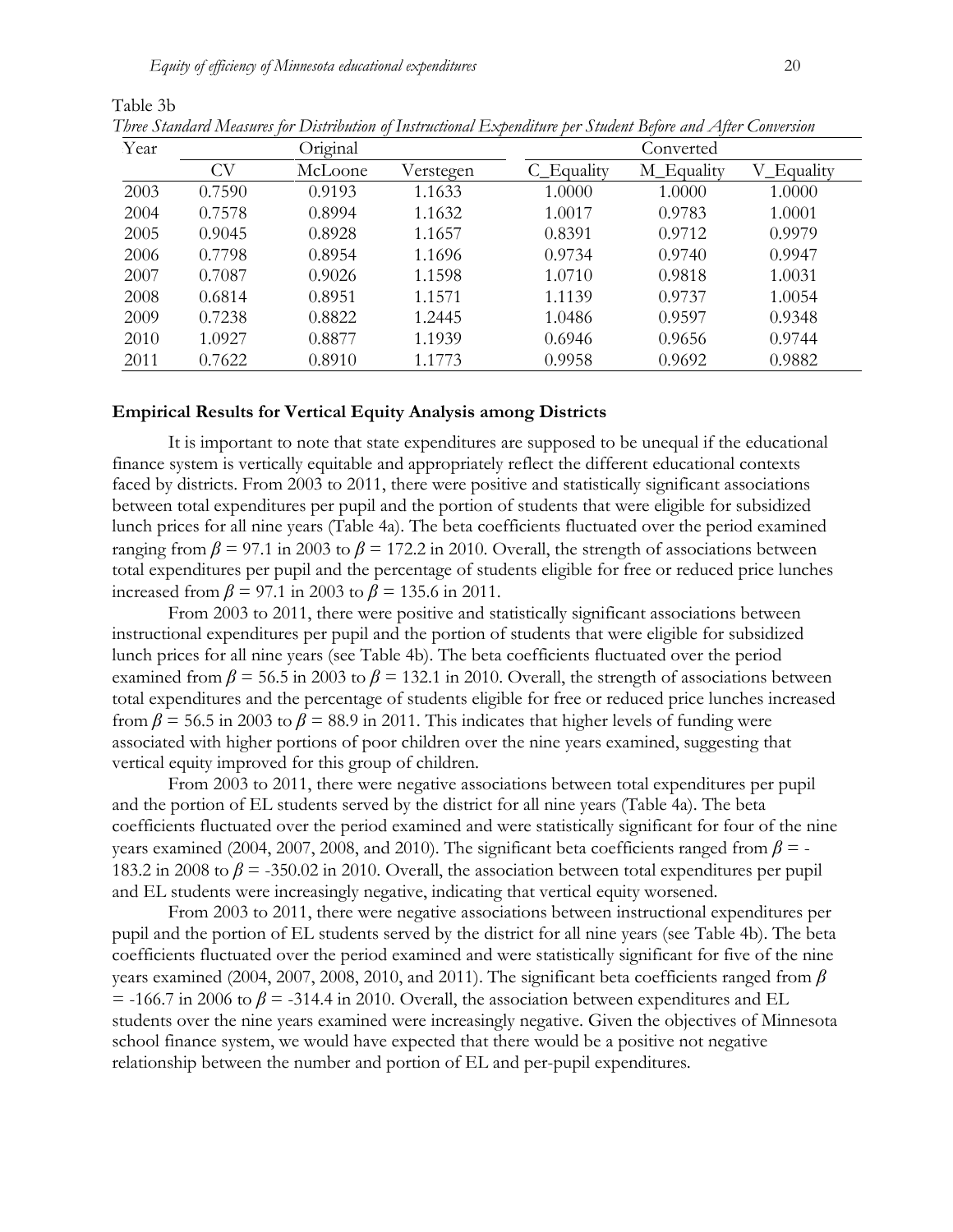|  | Result of Measures for Efficiency, Horizontal Equity, and Vertical Equity using Total Expenditure per Student in Minnesota Over Time (2003-2011) |  |  |
|--|--------------------------------------------------------------------------------------------------------------------------------------------------|--|--|
|  |                                                                                                                                                  |  |  |

|      | Efficiency |          | Horizontal equity |          | Vertical equity |               |
|------|------------|----------|-------------------|----------|-----------------|---------------|
| Year |            | C_Equity | M_Equity          | V_Equity | RC_FRL          | $RC$ $EL$     |
| 2003 | 1.0000     | 1.0000   | 1.0000            | 1.0000   | $97.1036***$    | $-167.6593$   |
| 2004 | 0.9923     | 1.0715   | 0.9852            | 1.0119   | $108.9340***$   | $-236.6390*$  |
| 2005 | 0.9975     | 1.0385   | 0.9756            | 1.0162   | 129.9068***     | $-134.8862$   |
| 2006 | 1.0000     | 1.1350   | 0.9732            | 1.0237   | $163.5530***$   | $-184.2211$   |
| 2007 | 0.9940     | 1.2646   | 0.9677            | 1.0430   | 140.3125***     | $-259.2868**$ |
| 2008 | 1.0000     | 1.3902   | 0.9752            | 1.0270   | 134.3111***     | $-183.1851*$  |
| 2009 | 0.9855     | 1.1886   | 0.9475            | 0.9801   | $140.4061***$   | $-174.3024$   |
| 2010 | 0.9815     | 0.8250   | 0.9575            | 1.0208   | $172.2292***$   | $-350.0163*$  |
| 2011 | 1.0000     | 1.1886   | 0.9742            | 1.0134   | 135.5760***     | $-214.4057$   |

*Note: \*p* < .05, \*\* *p <* .01, \*\*\**p* < .001

Table 4b

*Result of Measures for Efficiency, Horizontal Equity, and Vertical Equity using Instructional Expenditure per Student in Minnesota Over Time (2003-2011)*

|      | Efficiency |          | Horizontal equity |          | Vertical equity |               |
|------|------------|----------|-------------------|----------|-----------------|---------------|
| Year |            | C_Equity | M_Equity          | V_Equity | RC_FRL          | $RC$ $EL$     |
| 2003 | 1.0000     | 1.0000   | 1.0000            | 1.0000   | $6.4549**$      | $-102.1146$   |
| 2004 | 0.9923     | 1.0017   | 0.9783            | 1.0001   | 70.4224***      | $-163.1652*$  |
| 2005 | 0.9975     | 0.8391   | 0.9712            | 0.9979   | $86.1642***$    | $-130.8592$   |
| 2006 | 1.0000     | 0.9734   | 0.9740            | 0.9947   | 107.8122***     | $-166.6611$   |
| 2007 | 0.9940     | 1.0710   | 0.9818            | 1.0031   | $90.4902$ ***   | $-237.1813**$ |
| 2008 | 1.0000     | 1.1139   | 0.9737            | 1.0054   | 85.6829***      | $-179.4772*$  |
| 2009 | 0.9855     | 1.0486   | 0.9597            | 0.9348   | 97.6987***      | $-139.9793$   |
| 2010 | 0.9815     | 0.6946   | 0.9656            | 0.9744   | $132.1046***$   | $-314.4347*$  |
| 2011 | 1.0000     | 0.9958   | 0.9692            | 0.9882   | 88.9424***      | $-195.9491*$  |

*Note: \*p* < .05, \*\* *p <* .01, \*\*\**p* < .001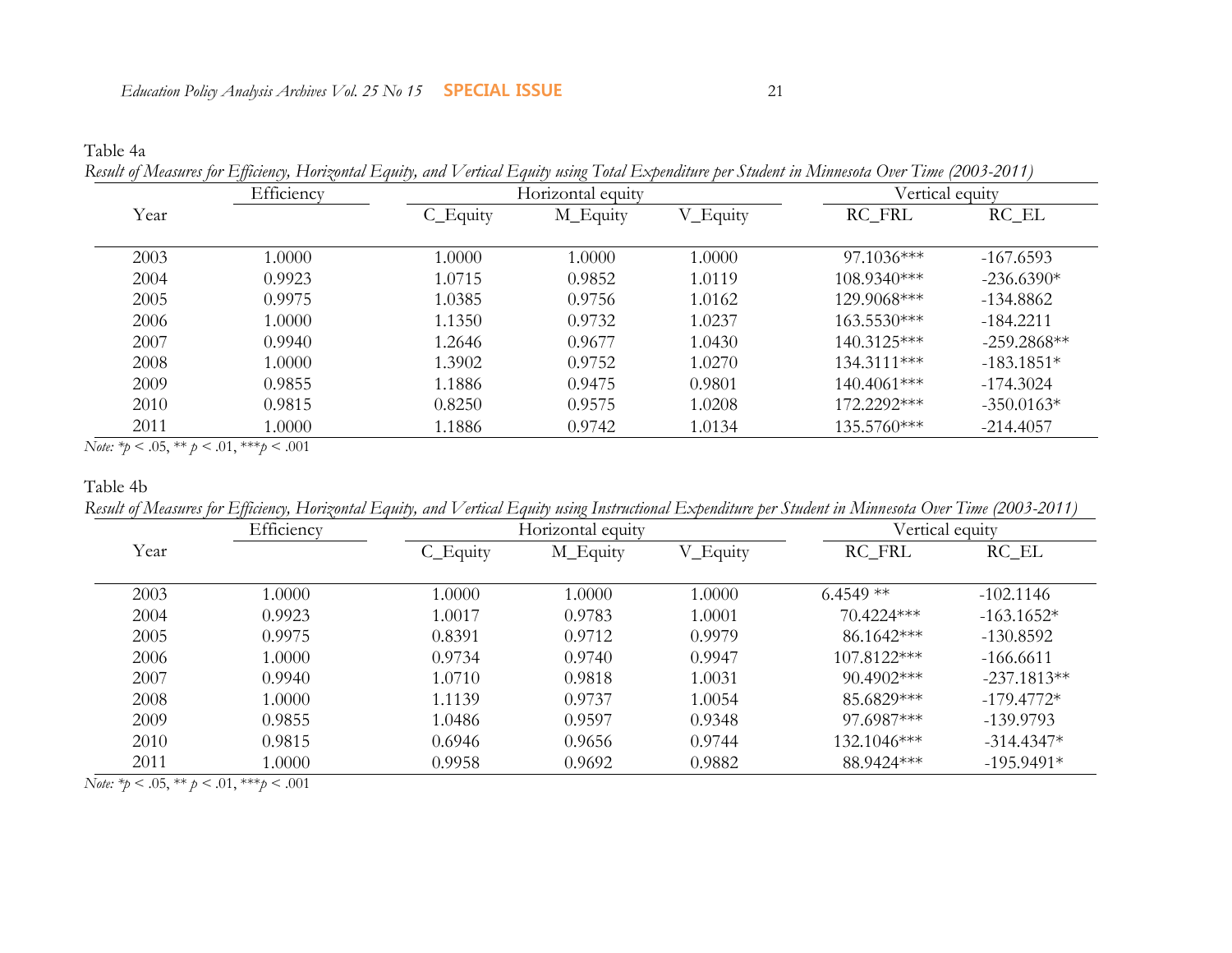#### **Empirical Results for Efficiency Analysis**

**Across years, 2003-2011.** The results of the data envelope analysis of efficiency illustrate changes in overall efficiency. A technical efficiency score of one reflects that resources were efficiently used in the year specified as it is located on the frontier line. Ratios that are less than one indicate that resources were less efficiently used in the identified year and inputs could be reduced (i.e., instructional expenditure per student, teacher to EL student ratio) compared to the most efficient years. Efficiency rates remained relatively constant over the nine years studied, ranging from .983 in 2009 to 1.000 in 2003, 2006, 2007, 2008, and 2011. In four years (i.e., 2004, 2005, 2009, and 2010), resources were used less efficiently than in those five years on the frontier line that are considered efficient years. We compared key variables for efficient and inefficient years (see Table 5). We found that instructional expenditures per pupil were higher in inefficient years than those in efficient years, even though the ration of teachers to EL students is almost the same. In addition, not surprisingly, all educational outputs (i.e., MCA third- and fifth-grade reading proficiency rate and graduation rate) in efficient years were higher than those in inefficient years.

#### Table 5

|         | Variables                                                           | Efficient years | Inefficient years |
|---------|---------------------------------------------------------------------|-----------------|-------------------|
| Inputs  | Instructional expenditure per student $(\text{$\S$})^{\text{a}}$    | 5,593.57        | 5,819.44          |
|         | Teacher to student ratio                                            | 0.06            | 0.06              |
| Outputs | $MCA$ 3 <sup>rd</sup> EL student reading<br>proficiency rate $(\%)$ | 44.49           | 42.42             |
|         | $MCA$ 5 <sup>th</sup> EL student reading<br>proficiency rate $(\%)$ | 39.56           | 38.31             |
|         | Graduation rates $(\%$                                              | 51.81           | 50.16             |

|  |  | Mean of Variables Comparing Efficient and Inefficient Years Using $DEA$ |  |  |
|--|--|-------------------------------------------------------------------------|--|--|
|  |  |                                                                         |  |  |

*Note:* Efficient districts: 2003, 2006, 2007, 2008, and 2011; Inefficient years: 2004, 2005, 2009, and 2010. <sup>a</sup>Annual instructional expenditure per student in Minnesota, adjusted for inflation to 2011 dollars.

**Among districts, 2010-2011.** The results of the district-level data-envelope analysis illustrate the differences in key attributes between efficient and inefficient districts (see Table 6).

#### Table 6

*Mean of Variables Comparing Efficient and Inefficient Districts Using DEA* 

|         | $\cdots \sim$ $\cdots$<br>Variables                                 | Efficient<br>districts | Inefficient<br>districts |
|---------|---------------------------------------------------------------------|------------------------|--------------------------|
| Inputs  | Instructional expenditure<br>per student $(\text{$\$})^{\text{a}}$  | 6213.96                | 6972.50                  |
|         | Teacher to student ratio                                            | 0.99                   | 1.08                     |
| Outputs | $MCA$ 3 <sup>rd</sup> EL student reading<br>proficiency rate $(\%)$ | 59.99                  | 44.10                    |
|         | $MCA$ 5 <sup>th</sup> EL student reading<br>proficiency rate $(\%)$ | 57.68                  | 46.79                    |
|         | Graduation rate $(\%)$                                              | 70.71                  | 59.66                    |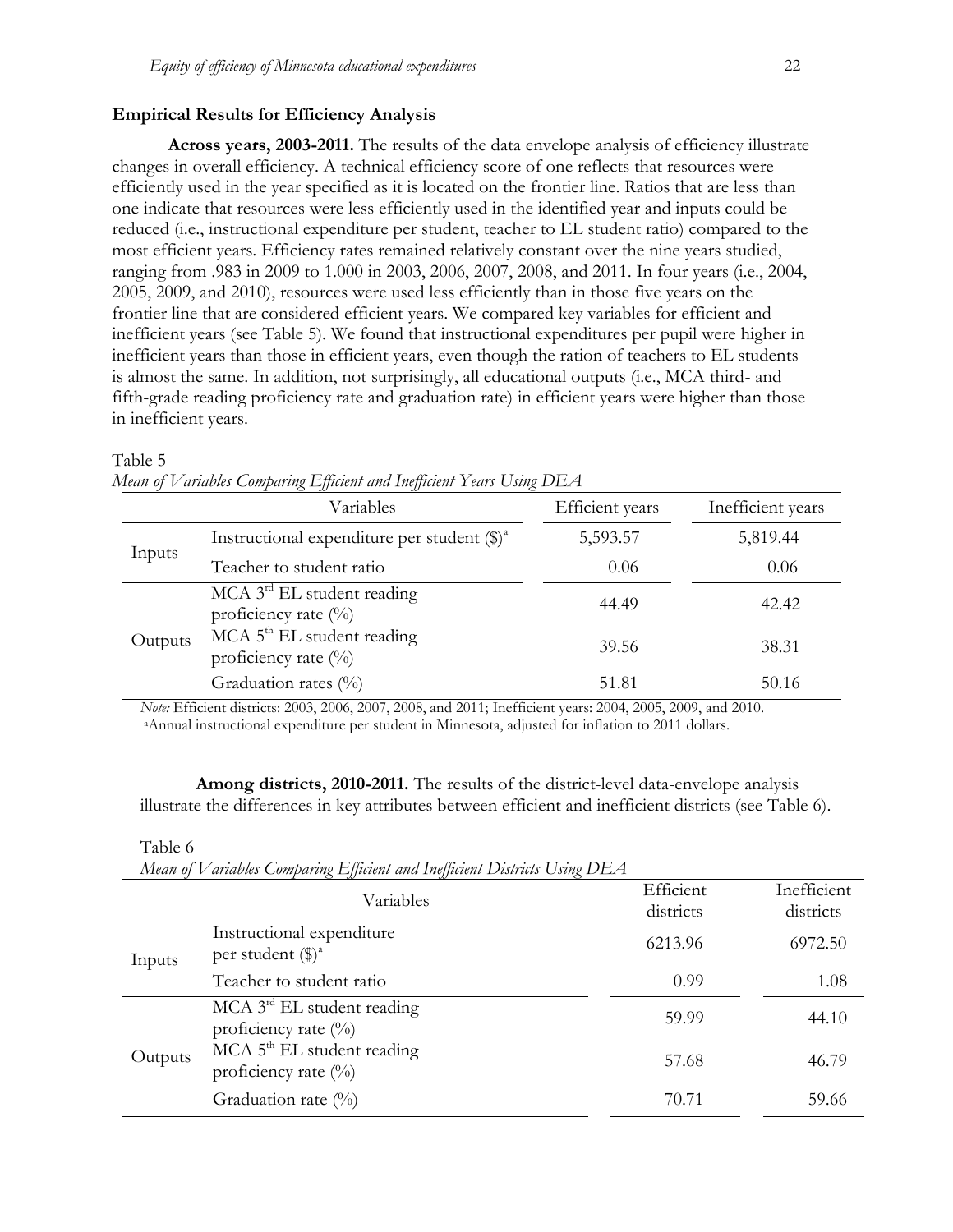| Context | Average daily membership                                        | 6887.10 | 10333.22 |
|---------|-----------------------------------------------------------------|---------|----------|
|         | Number of teachers                                              | 399.74  | 624.16   |
|         | Percentage of EL students $(\%)$                                | 9.88    | 8.97     |
|         | Percentage of free or reduced lunch eligible<br>students $(\%)$ | 33.52   | 35.83    |
|         | Percentage of Hispanic and black students (%)                   | 18.79   | 23.04    |
|         | Percentage of urban and suburban districts $(\%)$               | 80.00   | 74.07    |
|         | Percentage of suburban and town districts $(\%)$                | 20.00   | 25.92    |

*Note:* Efficient districts: 2003, 2006, 2007, 2008, and 2011; Inefficient years: 2004, 2005, 2009, and 2010. <sup>a</sup>Annual instructional expenditure per student in Minnesota, adjusted for inflation to 2011 dollars.

Note that these findings are illustrative and not generalizable given the number of districts with missing data. That said, we found that efficient districts had somewhat lower instructional expenditures per pupil than inefficient districts (\$6,214 vs. \$6,973) and had slightly higher student to teacher ratios (16.57 vs. 16.41). While inputs were relatively even, the outputs were substantially larger for the efficient districts: they had higher rates of EL proficiency on third grade MCA III Reading (60% vs. 44%); higher rates of EL proficiency on fifth grade MCA III Reading (57.7% vs. 46.8%) and higher EL graduation rates (71% vs. 60%). Context seemed to play a role in the different levels of efficiency found among districts in 2010-2011. More efficient districts tended to be smaller with mean average daily membership of 6,887 compared to more inefficient districts that had mean average daily membership of 10,333 pupils. Efficient districts, on average, had fewer numbers of teachers to serve its student population, was comprised of lower portions of rural and town districts (20% vs. 26%) and higher portions of urban and suburban districts (80% vs. 74%). Further, more efficient districts tended to have lower percentages of students eligible for free and/or reduced lunch (33.5% vs. 35.8%), smaller percentages of black and Hispanic students (19% vs. 23%) but slightly higher percentages of EL (10% vs. 9%).

# **Comparison of Horizontal Equity and Efficiency**

We standardized the various measures of horizontal equity to use 2003 as a reference year in order to see how relative patterns of equality and efficiency changed across time. These results are illustrated in Figure 1. Similar patterns were found for both instructional and total expenditures per pupil. We found that while efficiency remained constant, horizontal equity measures were less stable, especially for those districts that spent below the median. Two years stand out, 2005 and 2010, where low-spending districts lagged increasingly farther behind on instructional expenditures. These years may be reflecting impacts in changes in the Minnesota school finance formula. That is, in 2003, the bulk of the general educational funds appropriated by the state was now done through mechanisms more closely resembling flat rather than foundational grants. Odden and Picus (2008) have noted, for example, that flat grants typically are not effective at generating fiscal neutrality among districts unless they are very large, providing little incentive for districts to spend above the grant. Districts were initially aided in that transition by having an increase in the basic formula allowances provided to districts. By 2005, the full negative effects of that fiscal change would have been felt by lower spending districts. In 2010, the state had maintained its freeze on expenditures per pupil allocated through its basic general education formula, which accounted for a large portion of district expenditures.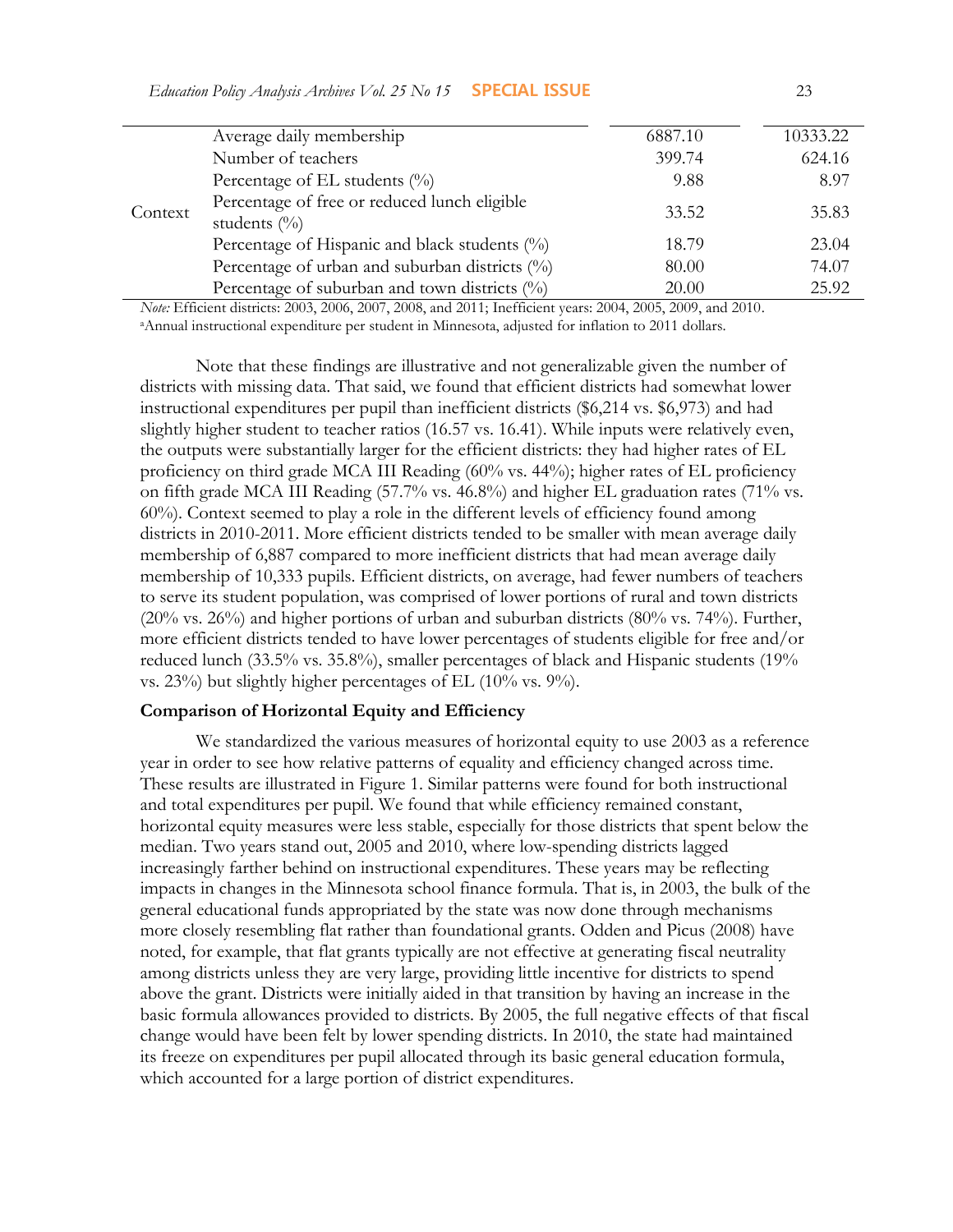

*Figure 1*. Comparison of efficiency and equality of distributions of total expenditure in Minnesota over time, 2003-2011 Note: Similar patterns were found for instructional expenditures per pupil. We standardized the three measures of horizontal equity to use 2003 as a reference year.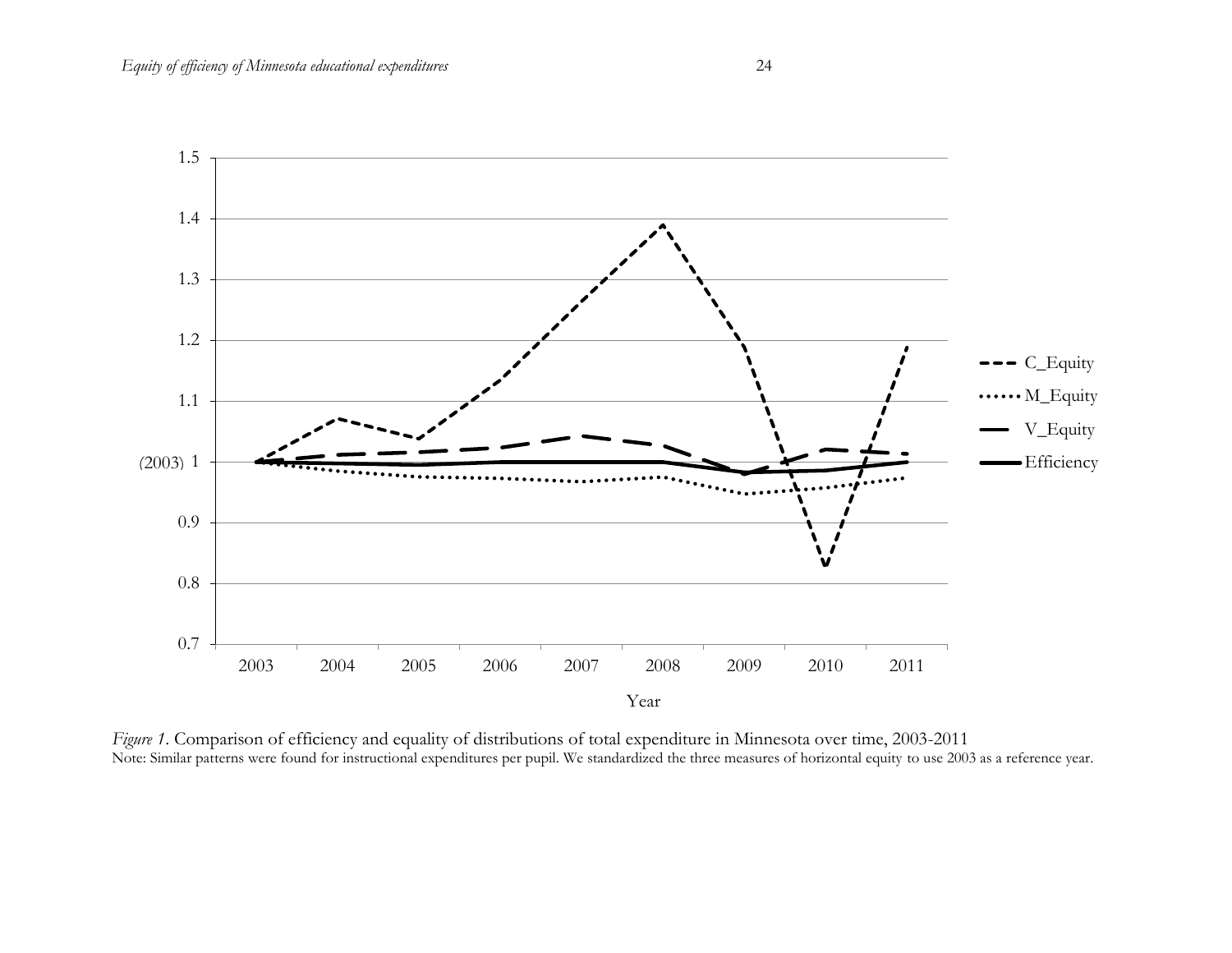# **Discussion**

English learners are a fast-growing portion of Minnesota's student population but still account for less than 10% of its student body. Nevertheless, while populations of EL increased by 24.1% from FY 2003 to FY 2011, the state education dollars devoted to EL programming fell 20%, declining from \$50 million to \$40.3 million and accounted for lower percentages of general education revenues (from 1.1% in 2003 to .84% in 2011). Since the NCLB made addressing the gaps among student populations more relevant in accountability considerations, we wanted to explore the associations among funding, equity, and efficiency with a focus on EL.

EL funding comprised a small part of general education funding in Minnesota, but monies are fungible, so it was possible that more dollars were associated with EL even if the formula did not officially classify those resources in that way. That was not the case in the years examined. While, the state's total and instructional expenditures per student increased in inflation-adjusted terms during the nine-year period examined, levels of inequalities remained high and largely increased over that time period. Distributions of expenditures were increasingly uneven. This inequality was largely driven by low-spending districts falling farther behind the median. Inequality in spending among districts is particularly troubling if those districts with the population most placed at risk are the ones spending less on students. We, therefore, looked more closely at the distribution of education expenditures as it relates to the population of English learners.

The additional dollars targeted at EL in the school finance formula were not reflected in more dollars being associated with EL for all nine years examined. For the most part, districts with higher portions of EL had lower expenditures per pupil, not higher. These inequities are not unique to Minnesota and require a broader policy discussion. For example, the fiscal inequities found in this study are consistent with Jimenez-Castellanos and Topper (2012) who concluded that costing out the needs of EL are inconsistently addressed across both research and practice. The results of our analysis are also consistent with those of Rolle and Jimenez-Castellano (2014) regarding the efficacy of the Texas school finance system. They found that "for the particular case of students receiving revenue for bilingual services, unless ELL [English Language Learner] students are in wealthy districts, needed services may not be provided—any additional resources support the general academic program" (p. 219).

These fiscal challenges are even more pronounced in Minnesota because most of its EL students are in urban districts, which typically have higher rates of poverty than the state as a whole. Further, while Minnesota policymakers have provisions to address additional costs for districts with high student need, such as poverty, these efforts are somewhat muted because metropolitan schools are often located in markets that also have relatively high labor costs. Thus, urban districts incur higher educational outlays not only because of student demographics but also because the cost of providing education programs is higher in these communities than for districts in lower-cost markets (e.g., Alexander, Kim, & Holquist, 2015; Taylor, 2006).

If more dollars are not available for EL programming, then doing more with less becomes paramount. Nevertheless, efficiency remained relatively consistent for the state across the years examined, 2003 through 2011. This is surprising given the attention being paid to computer assisted instruction and other technologies that were expected to improve achievement for little or no additional costs (Yeh, 2010). Further, when focusing on the different district attributes associated with efficiency, the data suggest that context played a role in 2010-2011. As noted, in this very limited sample, more efficient districts tended to be smaller, had fewer numbers of teachers to serve its student population, and had lower percentages of students eligible for free and/or reduced lunch. Nevertheless, the ratio of students to teachers was very similar in efficient and inefficient districts.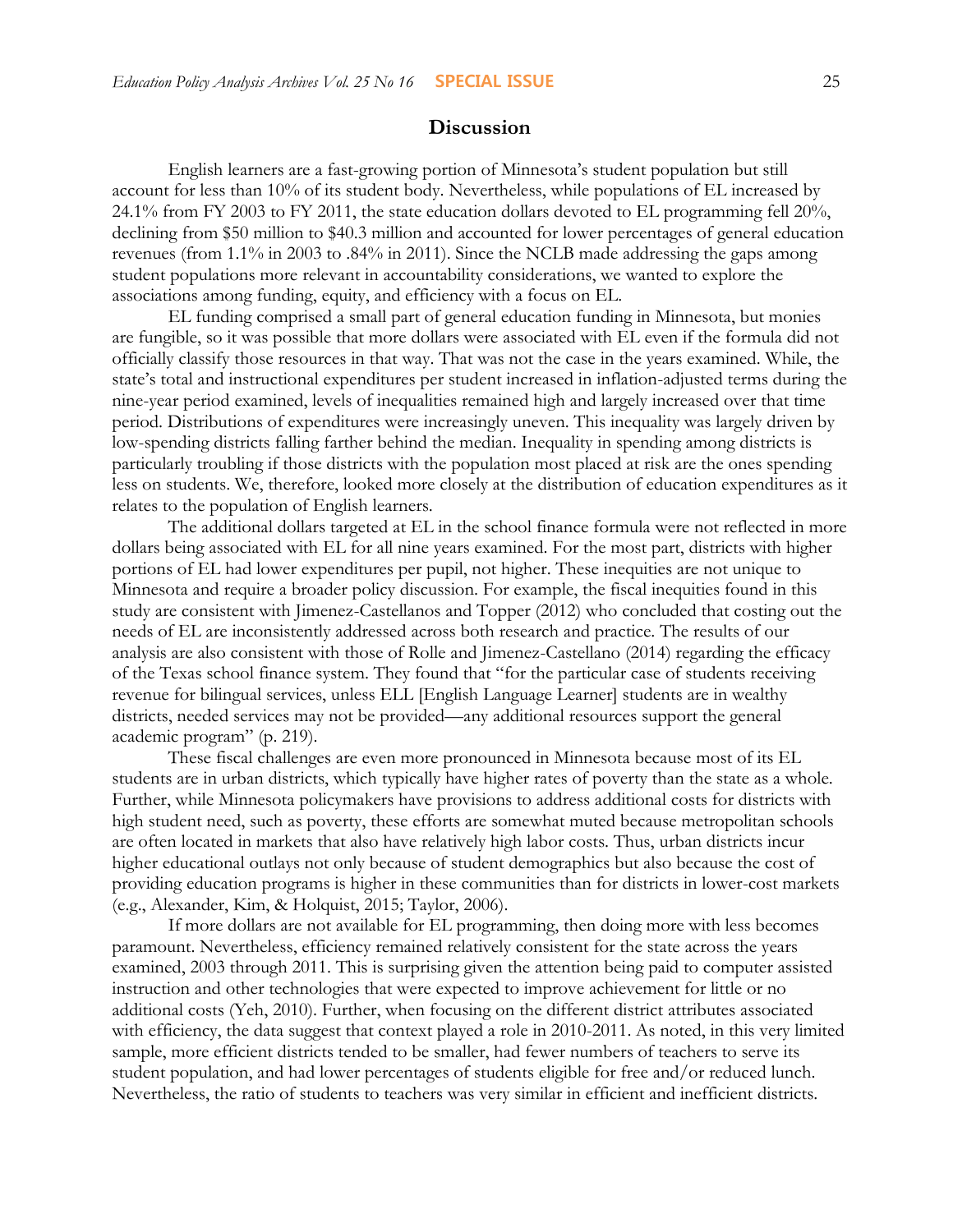One could speculate that this suggests that districts may not suffer large declines in student achievement when they make negligible increases in class size (e.g., Yeh, 2009).

Finally, given the definition of English learners, it is not entirely clear what conclusions one can draw from the associations between funding and the performance gap between EL and non-EL students. That is, a student is no longer classified as EL once he or she has attained the necessary English skills to participate fully in academic classes taught in English (MDE, 2016). On the one hand, this definition suggests that those students classified as EL will always need additional support, which implies additional funding (e.g., Rolle & Jimenez-Castellano, 2014). On the other hand, given the definition, it seems that regardless of support, there will always be a definitional gap in achievement between EL and their non-EL peers. There is no easy answer, but these dual constraints suggest that policymakers will have to reconsider what it means to achieve equity and to use resources efficiently in an accountability regime.

# **References**

- Adbi, H. (2010). Coefficient of variation. In N. Salkind (Eds.), *Encyclopedia of research design* (pp. 1-5). Thousand Oaks, CA: Sage.
- Agasisti, T., & Belfield, C. (2016). Efficiency in the community college sector: Stochastic frontier analysis. *Tertiary Education and Management*, 1-23. <http://dx.doi.org/10.1080/13583883.2016.1238956>
- Agasisti, T., Bonomi, F., & Sibiano, P. (2012). "Adjusted" efficiency measures for schools: a twostage empirical analysis with Bootstrap DEA and Tobit regression. Paper presented at the  $37<sup>th</sup>$ Annual Conference of the Association for Education Finance and Policy, Boston, MA.
- Alexander, N. A. (2012). *Policy Analysis for Educational Leaders: A Step-by-Step Approach*. New York, NY: Pearson.
- Alexander, N. A. (2016). Public investment in education: Economics of education. In B. A. Jones, & A. Rolle (Eds.), *Leading schools in challenging times* (pp. 227-252). Charlotte, NC: Information Age Publishing.
- Alexander, N. A., Kim, H., & Holquist, S. (2015). Locating equity: Implications of a location equity index for Minnesota school finance. Paper presented at the 40<sup>th</sup> Annual Conference of the Association for Education Finance and Policy, Washington, DC. Anderson, L., Walberg, H. J., & Weinstein, T. (1998). Efficiency and effectiveness analysis of Chicago public elementary schools: 1989, 1991, 1993. *Educational Administration Quarterly, 34*(4), 484-504. <https://doi.org/10.1177/0013161X98034004003>
- Archibald, R. B., & Feldman, D. H. (2008). Graduation rates and accountability: Regressions versus production frontiers. *Research in Higher Education, 49*(1), 80-100. <https://doi.org/10.1007/s11162-007-9063-6>
- Banker, R. D., Charnes, A., & Cooper, W. W. (1984). Some models for estimating technical and scale inefficiencies in data envelopment analysis. *Management Science*, *30*(9), 1078-1092. <https://doi.org/10.1287/mnsc.30.9.1078>
- Banker, R. D., Janakiraman, S., & Natarajan, R. (2004). Analysis of trends in technical and allocative efficiency: An application to Texas public school districts. *European Journal of Operational Research, 154*(2), 477-491. [https://doi.org/10.1016/S0377-2217\(03\)00183-8](https://doi.org/10.1016/S0377-2217(03)00183-8)
- Berne, R., & Stiefel, L. (1984). *The measurement of equity in school finance: Conceptual, methodological, and empirical dimensions*. Baltimore, MD: Johns Hopkins University Press.
- Berne, R., & Stiefel, L. (1999). Concepts of school finance equity: 1970 to the present. In H. F. Ladd, R. Chalk, & J. S. Hansen (Eds.), *Equity and adequacy in education finance: Issues and perspectives* (7-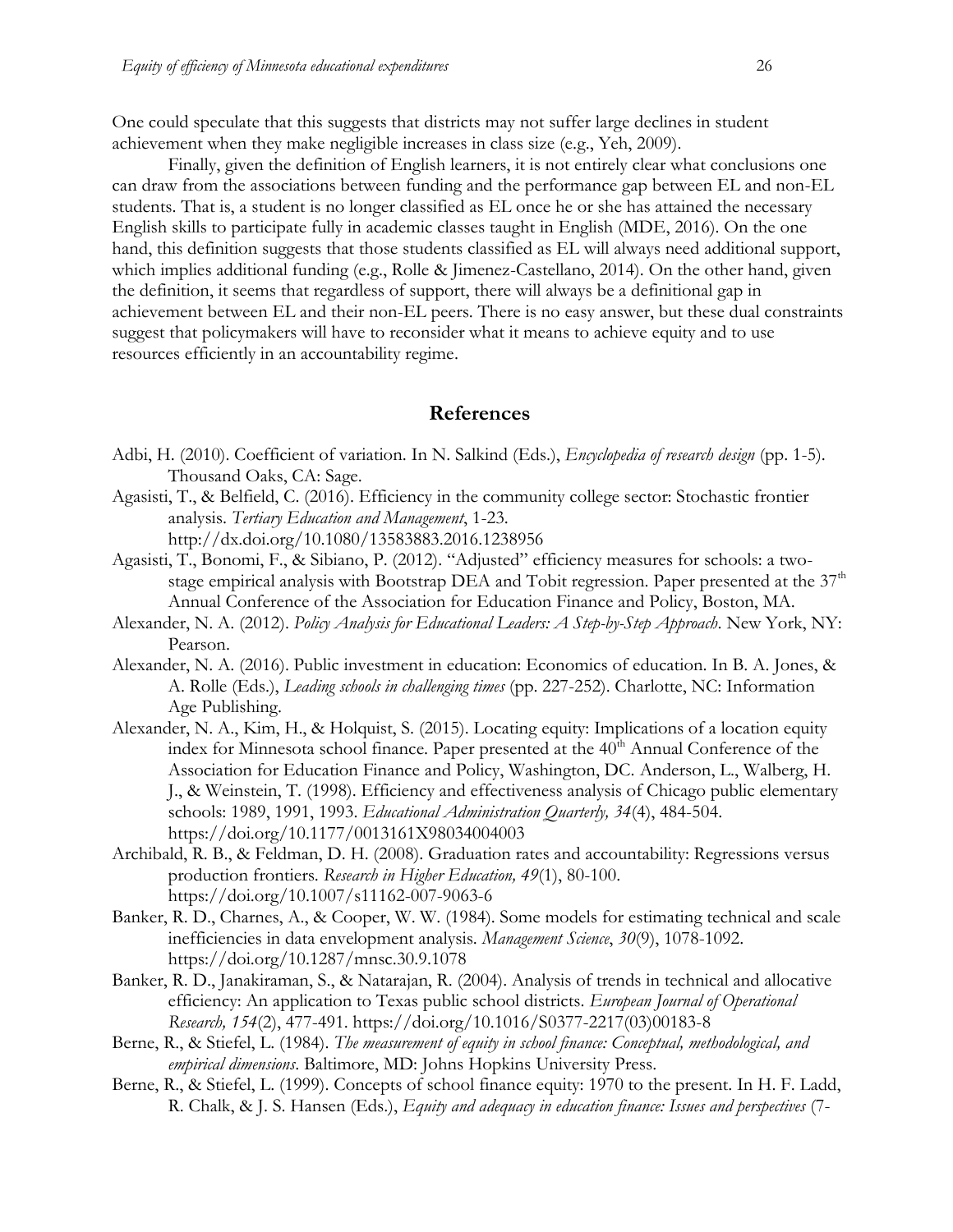33). Washington, DC: National Academy Press.

- Bogetoft, P., & Otto, L. (2014). Benchmarking with DEA and SFA, R package version 0.24.
- Cooper, W. W., Seiford, L. M., & Zhu, J. (2011). *Handbook on data envelopment analysis* (Vol. 164). New York, NY: Springer Science & Business Media.
- Crowe, G. (2002). Understanding the K-12 general education funding program 2002-03. Retrieved from http://www.house.leg.state.mn.us/fiscal/files/02gened.pdf
- Eckles, J. E. (2010). Evaluating the efficiency of top liberal arts colleges. *Research in Higher Education, 51*(3), 266-293.<https://doi.org/10.1007/s11162-009-9157-4>
- Education Week. (2007). States adopt new tests for English-Learners; Changes aim to meet federal requirements, though some protest. *Education Week*, p. 26.
- Eff, E. A., Klein, C. C., & Kyle, R. (2012). Identifying the best buys in US higher education. *Research in Higher Education, 53*(8), 860-887.<https://doi.org/10.1007/s11162-012-9259-2>
- Hanushek, E. A. (1989). The impact of differential expenditures on school performance. *Educational researcher*, *18*(4), 45-62.<https://doi.org/10.3102/0013189X018004045>
- Hanushek, E. A. (2003). The failure of input based schooling policies. *The Economic Journal*, *113*(485), F64-F98.<https://doi.org/10.1111/1468-0297.00099>
- Hedges, L. V., Laine, R. D., & Greenwald, R. (1994). An exchange: Part I: Does money matter? A meta-analysis of studies of the effects of differential school inputs on student outcomes. *Educational Researcher*, *23*(3), 5-14.<https://doi.org/10.3102/0013189X023003005>
- Houck, E. A., Rolle, R. A., & He, J. (2010). Examining school district efficiency in Georgia. *Journal of Education Finance, 35*(4), 331-357.<https://doi.org/10.1353/jef.0.0022>
- Jacoby, D. (2006). Effects of part-time faculty employment on community college graduation rates. *Journal of Higher Education*, *77*(6), 1081-1103.<https://doi.org/10.1353/jhe.2006.0050>
- Jimenez-Castellanos, O., & Topper, A. M. (2012). The cost of providing an adequate education to English language learners: A review of the literature. *Review of Educational Research*, *82*(2), 179- 232.<https://doi.org/10.3102/0034654312449872>
- Keillor, G. (1990). *Lake wobegon days*. New York, NY: Penguin Books.
- Knoeppel, R. C., Verstegen, D. A., & Rinehart, J. S. (2007). What is the relationship between resources and student achievement? A canonical analysis. *Journal of Education Finance*, *33*(2), 183-202.
- Lipman, P. (2002). Making the global city, making inequality: The political economy and cultural politics of Chicago school policy. *American Educational Research Journal*, *39*(2), 379–419. <https://doi.org/10.3102/00028312039002379>
- Minnesota Department of Education. (2014). Math proficiency by special populations 2013. Retrieved from

http://education.state.mn.us/mdeprod/idcplg?IdcService=GET\_FILE&dDocName=05670 7&RevisionSelectionMethod=latestReleased&Rendition=primary

- Minnesota Department of Education. (2015). K-12 Education Finance Overview 2014-2015. Retrieved from http://education.state.mn.us/mdeprod
- Minnesota Department of Education. (2016). English learner education in Minnesota, 2015-2016. Retrieved from

https://education.state.mn.us/mdeprod/idcplg?IdcService=GET\_FILE&dDocName=MDE 035523&Re`ionSelectionMethod=latestReleased&Rendition=primary

- Minnesota Education Equity Partnership. (2016). Networks: Exchange knowledge and inspire trust. Retrieved from http://mneep.org/english-language-learners-ell/
- Minnesota House of Representatives. (2016). Minnesota school finance: A guide for legislators. Retrieved from http://www.house.leg.state.mn.us/hrd/pubs/mnschfin.pdf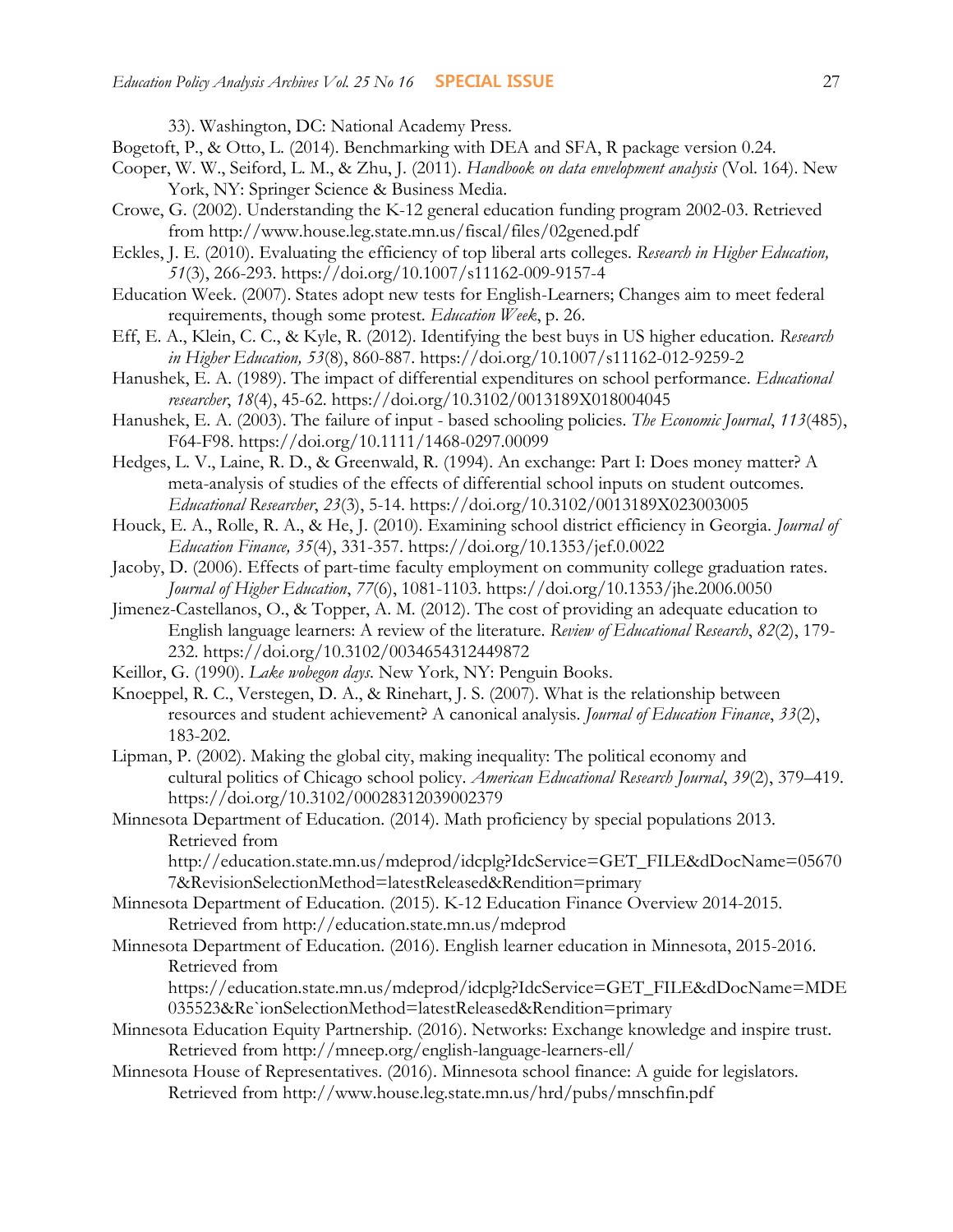- Mintrop, H., & Sunderman, G. L. (2009). Predictable failure of federal sanctions-driven accountability for school improvement—and why we may retain it anyway. *Educational Researcher*, *38*(5), 353-364.<https://doi.org/10.3102/0013189X09339055>
- Monk, D. H., & Haller, E. J. (1993). Predictors of high school academic course offerings: The role of school size. *American Educational Research Journal*, *30*(1), 3-21. <https://doi.org/10.3102/00028312030001003>
- National Center for Education Statistics. (2016a). *Common Core of Data* [Data file]. Retrieved from <https://nces.ed.gov/ccd/ccddata.asp>
- National Center for Education Statistics. (2016b). The condition of Education 2016. Retrieved from https://nces.ed.gov/pubresearch/pubsinfo.asp?pubid=2016144
- Odden, A., & Picus, L. (2008). *School finance: A policy perspective* (4<sup>th</sup> ed.). Columbus, OH: McGraw-Hill Education.
- Post, T. (2012). For Minn.'s newest pupils, language is top job. *St. Paul Pioneer Press*, p. 1. Rice, J. K. (2004). Equity and efficiency in school finance reform: Competing or complementary goods? *Peabody Journal of Education*, *79*(3), 134-151. [https://doi.org/10.1207/s15327930pje7903\\_7](https://doi.org/10.1207/s15327930pje7903_7)
- Rodriguez, G. M. (2004). Vertical equity in school finance and the potential for increasing school responsiveness to student and staff needs. *Peabody Journal of Education*, *79*(3), 7-30. [https://doi.org/10.1207/s15327930pje7903\\_2](https://doi.org/10.1207/s15327930pje7903_2)
- Roellke, C., Green, P., & Zielewski, E. H. (2004). School finance litigation: The promises and limitations of the third wave. *Peabody Journal of Education*, *79*(3), 104-133. [https://doi.org/10.1207/s15327930pje7903\\_6](https://doi.org/10.1207/s15327930pje7903_6)
- Rolle, R. A. (2004). Out with the old-in with the new: Thoughts on the future of educational productivity research. *Peabody Journal of Education, 79*(3), 31-56. [https://doi.org/10.1207/s15327930pje7903\\_3](https://doi.org/10.1207/s15327930pje7903_3)
- Rolle, R. A., & Jimenez-Castellanos, O. (2014). An efficacy analysis of the Texas school funding formula with particular attention to English language learners. *Journal of Education Finance*, *39*(3), 203-221. https://muse.jhu.edu/article/539806
- Sala, D. M. R., & Knoeppel, R. C. (2013). Strategic planning for school improvement: The use of data envelopment analysis. JEPPA, *2*(2), 39-53.
- Sarkis, J. (2007). Preparing your data for DEA. In J. Zhu, & W. D. Cook (Eds.), *Modeling data irregularities and structural complexities in data envelopment analysis* (305-320). New York, NY: Springer.Sheth, N. (1999). *Measuring and evaluation efficiency and effectiveness using goal programming and data envelopment analysis in a fuzzy environment* (Unpublished doctoral dissertation). Virginia Polytechnic Institute and State University, Blacksburg, VA.
- Strom, T. (2016). Minnesota school finance: A guide for legislators. Retrieved from <http://www.house.leg.state.mn.us/hrd/pubs/mnschfin.pdf>
- Taylor, L. L. (2006). Comparable wages, inflation, and school finance equity. *Education*, *1*(3), 349-371.
- Verstegen, D. A. (2013). Leaving equity behind? A quantitative analysis of fiscal equity in Nevada's public education finance system. *Journal of Education Finance, 39*(2), 132-149.
- Webber, D. A., & Ehrenberg, R. G. (2010). Do expenditures other than instructional expenditures affect graduation and persistence rates in American higher education?. *Economics of Education Review, 29*(6), 947-958.<https://doi.org/10.1016/j.econedurev.2010.04.006>
- Yeh, S. S. (2009). Class size reduction or rapid formative assessment?: A comparison of costeffectiveness. *Educational Research Review*, *4*(1), 7-15. <https://doi.org/10.1016/j.edurev.2008.09.001>
- Yeh, S. S. (2010). The cost effectiveness of 22 approaches for raising student achievement. *Journal of Education Finance*, *36*(1), 38-75.<https://doi.org/10.1353/jef.0.0029>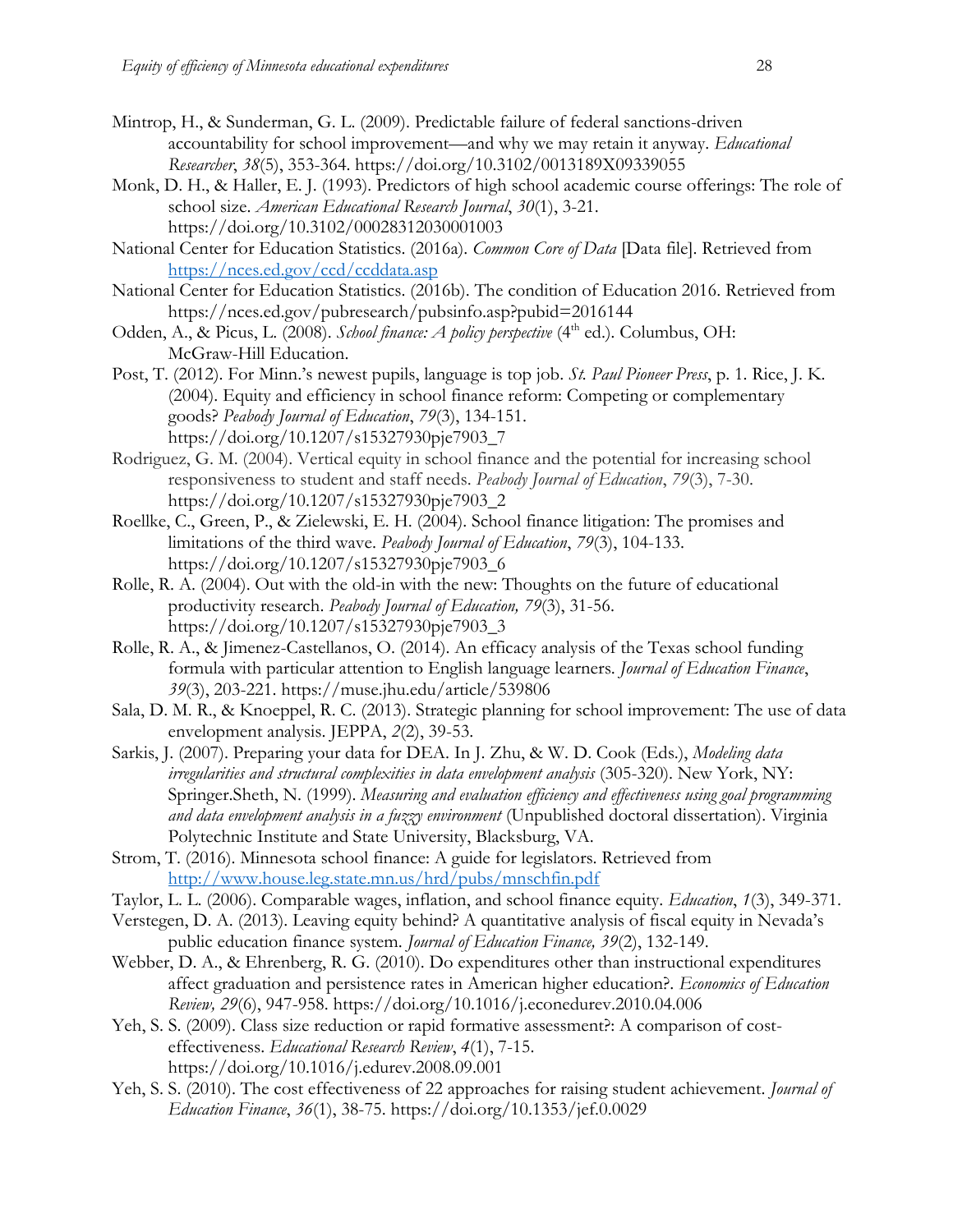# **About the Authors**

#### **Nicola A. Alexander**

University of Minnesota

[nalexand@umn.edu](mailto:nalexand@umn.edu)

Nicola A. Alexander is Associate Professor in the Education Policy and Leadership program at the University of Minnesota. She is particularly interested in notions of fairness, including issues of adequacy, equity, and productivity. Dr. Alexander is author of *Policy Analysis for Educational Leaders: A Step by Step Approach* (Pearson, 2012).

### **Sung Tae Jang**

University of Minnesota

[jangx180@umn.edu](mailto:jangx180@umn.edu)

Sung Tae Jang is a doctoral candidate in the Education Policy and Leadership program at the University of Minnesota. He was nationally selected as one of Graduate Fellows and Policy Associates sponsored by the University Council for Educational Administration. His research and teaching interests include educational equity, intersectionality, school culture, and social justice leadership.

# **About the Guest Editor**

#### **Oscar Jimenez-Castellanos**

Arizona State University jimenezcastellanos@asu.edu

Dr. Oscar Jimenez-Castellanos is an Associate Professor in Education Policy and Evaluation in Mary Lou Fulton Teachers College at Arizona State University and a 2016-17 Visiting Scholar at UC Berkeley, Graduate School of Education with a courtesy affiliation with Policy Analysis for California Education (PACE). He has published extensively in the area of K-12 education finance, policy and parent engagement and its impact on opportunity, equity and outcomes in low-income ethnically and linguistically diverse communities. Dr. Jimenez-Castellanos is a 2015-16 Morrison Institute Faculty Fellow, 2015 Distinguished National Education Finance Fellow, a 2014 School Finance Fellow with the Intercultural Development Research Association (IDRA) and a 2012 Ford Postdoctoral Fellow administered by the National Research Council of the National Academies. He was bestowed the honor of a Fulton Professor in 2011 and served as Arizona's Acting Director of the University Research Council (URC) in Education in 2011-12.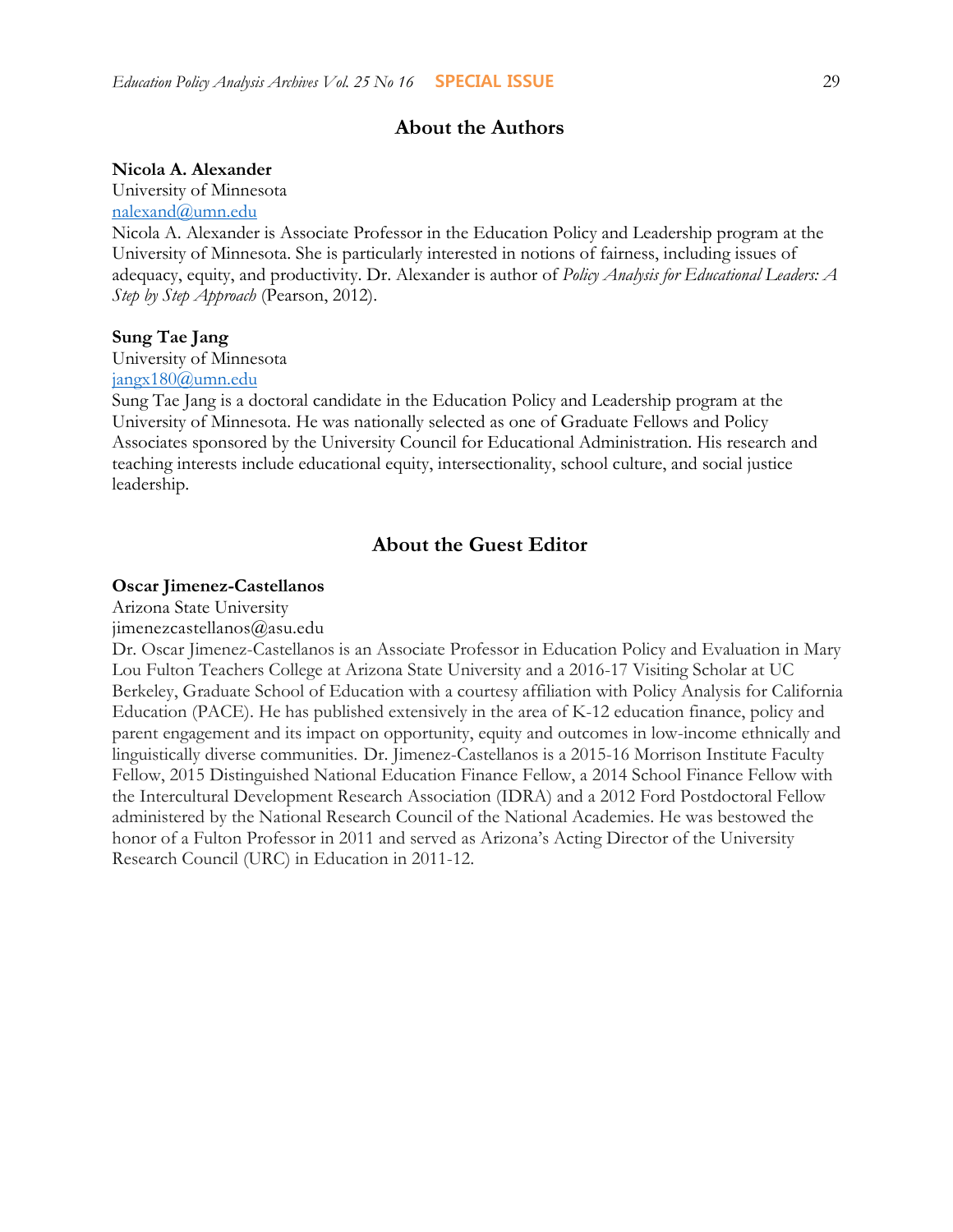# **SPECIAL ISSUE Education Finance and English Language Learners**

# education policy analysis archives

Volume 25 Number 16 February 27, 2017 ISSN 1068-2341

# ල

Readers are free to copy, display, and distribute this article, as long as the work is attributed to the author(s) and **Education Policy Analysis Archives,** it is distributed for noncommercial purposes only, and no alteration or transformation is made in the work. More details of this Creative Commons license are available at http://creativecommons.org/licenses/by -ncsa/3.0/. All other uses must be approved by the author(s) or **EPAA**. **EPAA** is published by the Mary Lou Fulton Institute and Graduate School of Education at Arizona State University Articles are indexed in CIRC (Clasificación Integrada de Revistas Científicas, Spain), DIALNET (Spain), [Directory of Open Access Journals,](http://www.doaj.org/) EBSCO Education Research Complete, ERIC, Education Full Text (H.W. Wilson), QUALIS A2 (Brazil), SCImago Journal Rank; SCOPUS, SOCOLAR (China).

Please contribute commentaries at http://epaa.info/wordpress/ and send errata notes to Gustavo E. Fischman [fischman@asu.edu](mailto:fischman@asu.edu)

**Join EPAA's Facebook community** at<https://www.facebook.com/EPAAAAPE> and **Twitter feed** @epaa\_aape.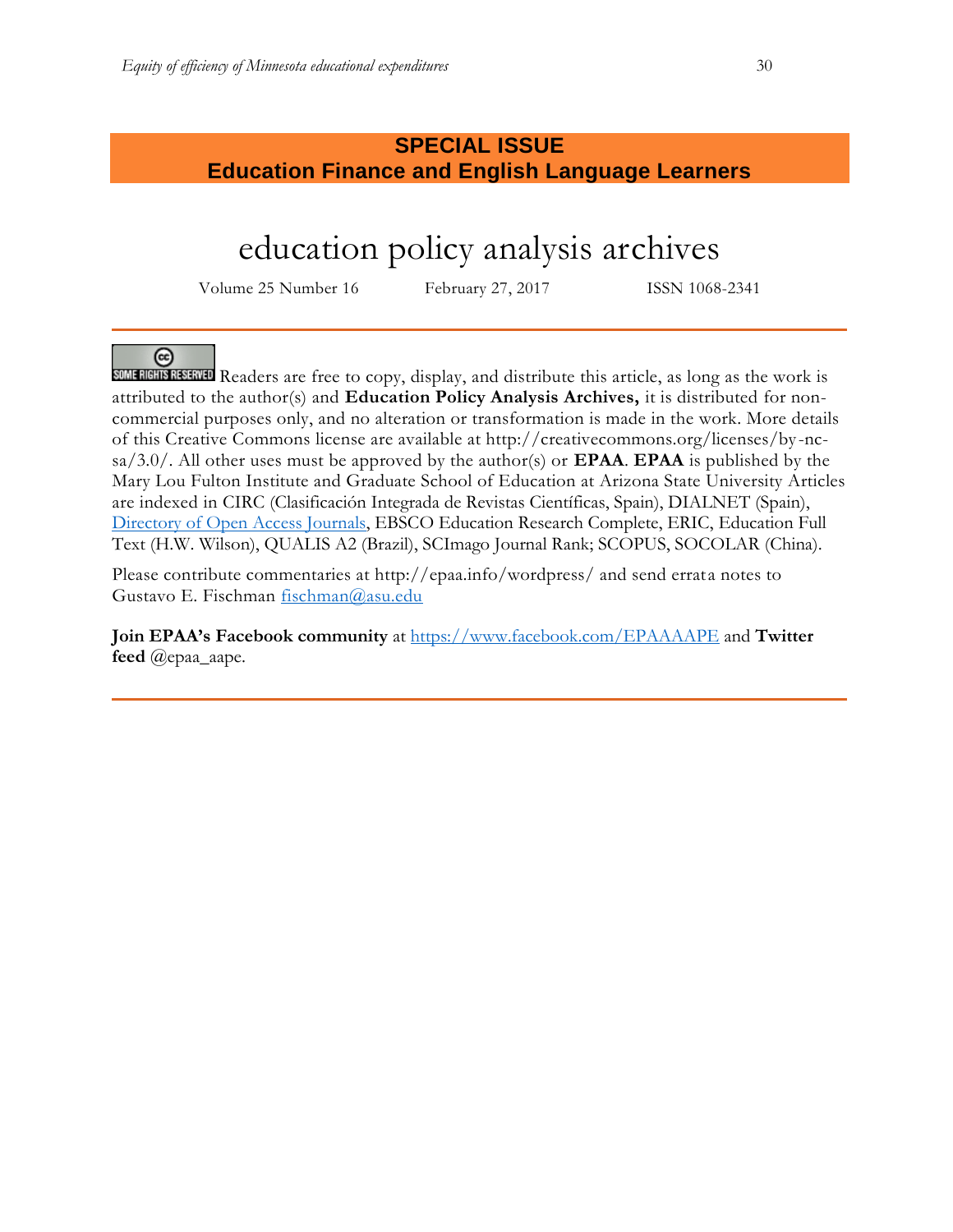# education policy analysis archives

## editorial board

Lead Editor: **Audrey Amrein-Beardsley** (Arizona State University) Consulting Editor: **Gustavo E. Fischman** (Arizona State University) Associate Editors: **David Carlson**, **Margarita Jimenez-Silva, Mirka Koro-Ljungberg, Scott Marley, Eugene Judson**, **Jeanne M. Powers, Iveta Silova, Maria Teresa Tatto** (Arizona State University)

**Cristina Alfaro** San Diego State University **Gary Anderson** New York

 University **Michael W. Apple** University of Wisconsin, Madison **Jeff Bale** OISE, University of

Toronto, Canada **Aaron Bevanot** SUNY Albany **Kimberly Kappler Hewitt**

**David C. Berliner** Arizona State University

**Casey Cobb** University of Connecticut

**Arnold Danzig** San Jose State University

**Linda Darling-Hammond**  Stanford University

**Elizabeth H. DeBray** University of Georgia

**Chad d'Entremont** Rennie Center for Education Research & Policy

**John Diamond** University of Wisconsin, Madison

**Matthew Di Carlo** Albert Shanker Institute

**Michael J. Dumas** University of California, Berkeley

**Kathy Escamilla** University of Colorado, Boulder

**Melissa Lynn Freeman** Adams State College

**Rachael Gabriel** University of Connecticut

**Amy Garrett Dikkers** University of North Carolina, Wilmington

**Gene V Glass**  Arizona State University **Ronald Glass** University of California, Santa Cruz **Jacob P. K. Gross** University of Louisville

**Julian Vasquez Heilig** California State University, Sacramento University of North Carolina Greensboro **Aimee Howley** Ohio University **Noah Sobe** Loyola University

**Henry Braun** Boston College **Steve Klees** University of Maryland **Nelly P. Stromquist** University of

**Jaekyung Lee S**UNY Buffalo

**Jessica Nina Lester** Indiana University

**Amanda E. Lewis** University of Illinois, Chicago

**Chad R. Lochmiller** Indiana University

**Christopher Lubienski** University of Illinois, Urbana-Champaign

**Sarah Lubienski** University of Illinois, Urbana-Champaign

**William J. Mathis** University of Colorado, Boulder

**Michele S. Moses** University of Colorado, Boulder

**Julianne Moss** Deakin University, Australia

**Sharon Nichols** University of Texas, San Antonio

**Eric Parsons** University of Missouri-Columbia

**Gloria M. Rodriguez** University of California, Davis **A. G. Rud** Washington State University

Houston

**R. Anthony Rolle** University of

**Eric M. Haas** WestEd **Patricia Sánchez** University of University of Texas, San Antonio **Janelle Scott** University of California, Berkeley **Jack Schneider** College of the Holy Cross

Maryland

**Benjamin Superfine** University of Illinois, Chicago

**Adai Tefera** Virginia Commonwealth University

**Tina Trujillo** University of California, Berkeley

**Federico R. Waitoller** University of Illinois, Chicago

**Larisa Warhol** University of Connecticut

**John Weathers** University of Colorado, Colorado Springs

**Kevin Welner** University of Colorado, Boulder

**Terrence G. Wiley** Center for Applied Linguistics

**John Willinsky**  Stanford University

**Jennifer R. Wolgemuth** University of South Florida

**Susan L. Robertson** Bristol University, UK

**Kyo Yamashiro** Claremont Graduate University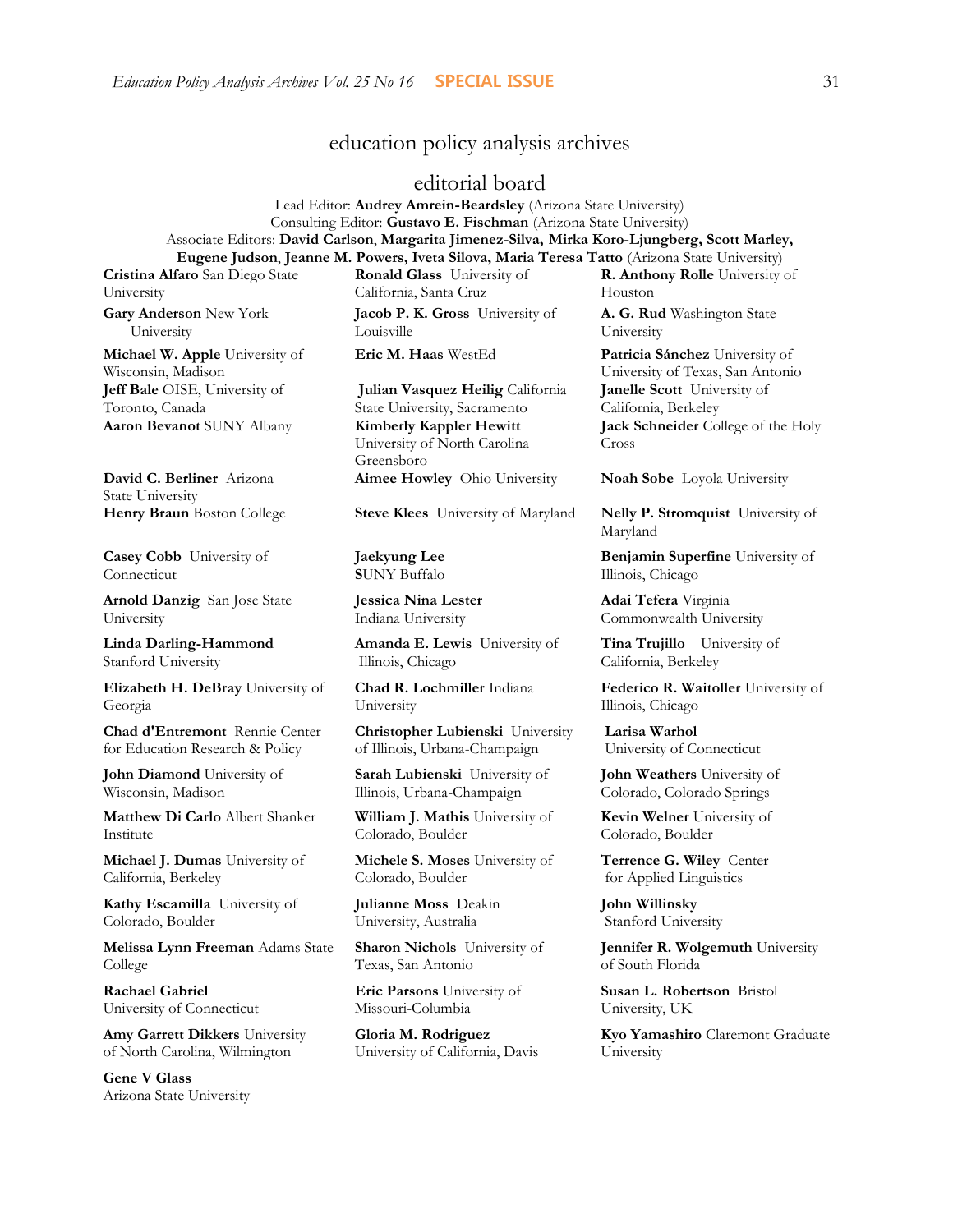# archivos analíticos de políticas educativas

# consejo editorial

Editor Consultor: **Gustavo E. Fischman** (Arizona State University) Editores Asociados: **Armando Alcántara Santuario** (Universidad Nacional Autónoma de México), **Jason Beech** (Universidad de San Andrés), **Ezequiel Gomez Caride** (Pontificia Universidad Católica Argentina), **Antonio Luzon** (Universidad de Granada), **Angelica Buendia** (Metropolitan Autonomous University), **José Luis Ramírez** (Universidad de Sonora)

**Claudio Almonacid**

Universidad Metropolitana de Ciencias de la Educación, Chile **Miguel Ángel Arias Ortega**  Universidad Autónoma de la Ciudad de México **Xavier Besalú Costa**  Universitat de Girona, España

**Xavier Bonal Sarro** Universidad Autónoma de Barcelona, España

**Antonio Bolívar Boitia** Universidad de Granada, España

**José Joaquín Brunner** Universidad Diego Portales, Chile **Damián Canales Sánchez** Instituto Nacional para la Evaluación de la Educación, México

**Gabriela de la Cruz Flores** Universidad Nacional Autónoma de México

**Marco Antonio Delgado Fuentes** Universidad Iberoamericana, México **Inés Dussel**, DIE-CINVESTAV, México

**Pedro Flores Crespo** Universidad Iberoamericana, México

**Ana María García de Fanelli**  Centro de Estudios de Estado y Sociedad (CEDES) CONICET, Argentina

**Juan Carlos González Faraco**  Universidad de Huelva, España

**María Clemente Linuesa**  Universidad de Salamanca, España

**Jaume Martínez Bonafé** Universitat de València, España

**Alejandro Márquez Jiménez**  Instituto de Investigaciones sobre la Universidad y la Educación, UNAM, México

**María Guadalupe Olivier Tellez**, Universidad Pedagógica Nacional, México **Miguel Pereyra** Universidad de Granada, España **Mónica Pini** Universidad Nacional de San Martín, Argentina

Universidad Autónoma de Tamaulipas, México **José Gregorio Rodríguez**  Universidad Nacional de Colombia, Colombia **Mario Rueda Beltrán** Instituto de Investigaciones sobre la Universidad y la Educación, UNAM, México **José Luis San Fabián Maroto**  Universidad de Oviedo, España

**Miriam Rodríguez Vargas**

**Jurjo Torres Santomé**, Universidad de la Coruña, España

**Yengny Marisol Silva Laya** Universidad Iberoamericana, México **Juan Carlos Tedesco** Universidad Nacional de San Martín, Argentina

**Omar Orlando Pulido Chaves** Instituto para la Investigación Educativa y el Desarrollo Pedagógico (IDEP) **José Luis Ramírez Romero** Universidad Autónoma de Sonora, México **Paula Razquin** Universidad de San Andrés, Argentina

**José Ignacio Rivas Flores** Universidad de Málaga, España **Ernesto Treviño Ronzón** Universidad Veracruzana, México

**Ernesto Treviño Villarreal** Universidad Diego Portales Santiago, Chile

**Antoni Verger Planells** Universidad Autónoma de Barcelona, España

**Catalina Wainerman** Universidad de San Andrés, Argentina **Juan Carlos Yáñez Velazco** Universidad de Colima, México